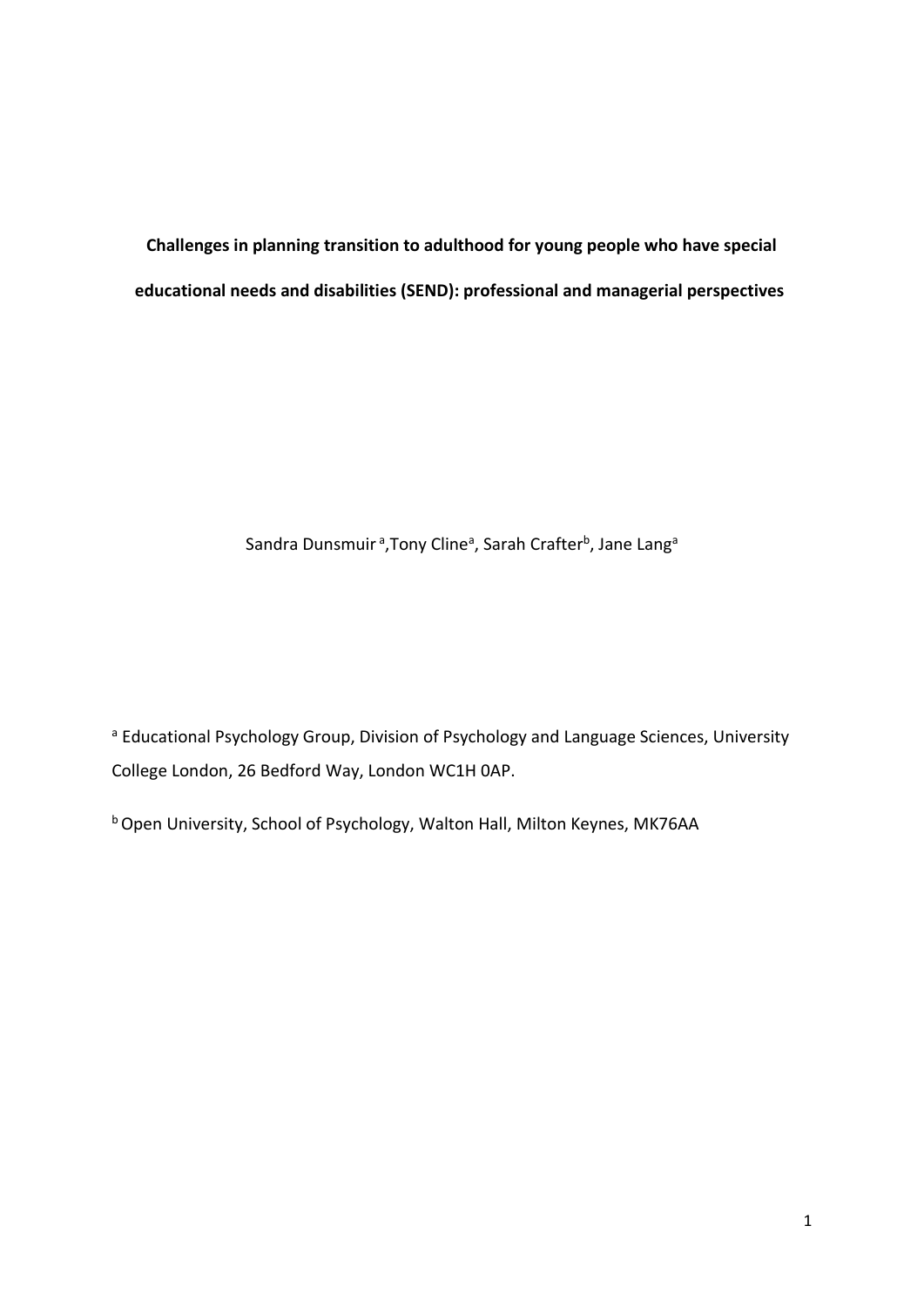**Challenges in planning transition to adulthood for young people who have special educational needs and disabilities (SEND): professional and managerial perspectives**

#### **Abstract**

This study reviewed perceived changes to planning and management of transitions to adulthood for young people with special educational needs and disabilities in three local authorities in England, following implementation of the Children and Families Act (2014). Wenger's 'community of practice' theoretical framework was used to examine how groups of professionals and managers working in education, health and social care in three areas, set about implementing selected radical changes required by the legislation. Telephone interviews with sixteen participants were transcribed and subjected to thematic analysis. Themes identified related to professional activity, planning and organisation, implications for children, young people and parents and outcomes. There were indications of substantial shifts in professional conceptualisations and reported practices as a result of the Act. Participants described enhanced cross-service communication and co-ordinated working practices, achieved though service restructuring, co-location and changed lines of accountability. They are also reported to put an increased emphasis on long-term planning and a greater focus on involving the young person in planning and decision making with regard to defining outcomes, and living and working as an adult. The results are considered in relation to the extent that mandated change can influence attitudes and cultures within communities of practice, contributing to the contemporary theoretical debate to incorporate issues relating to power.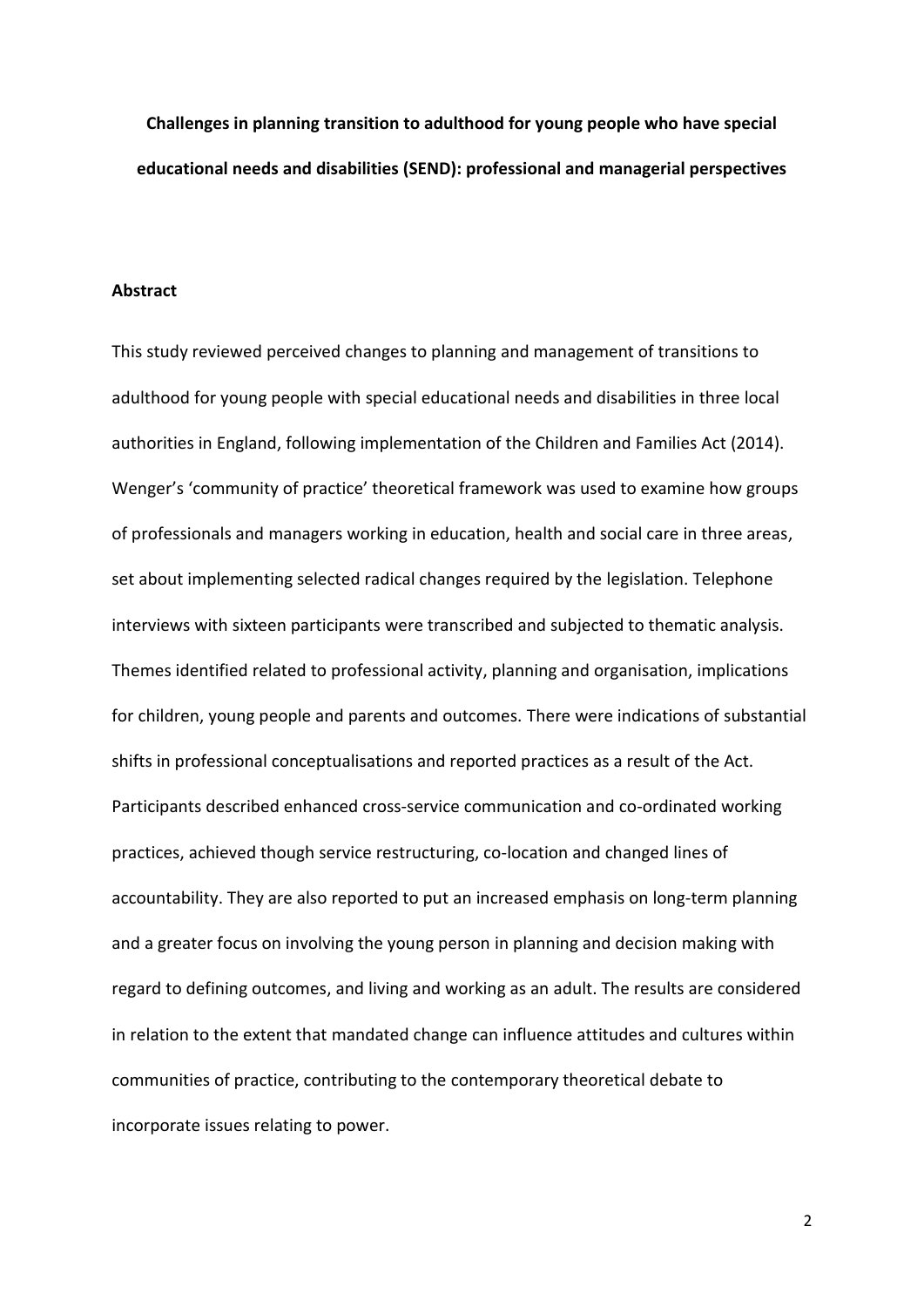#### **Introduction**

Significant legislative and policy change in a public service is usually designed, at least ostensibly, to bring about improvement in the experience of service users. The interests and concerns of professionals who work to deliver frontline services are not prioritised, though the changes may have a profound impact on them. They may be forced to re-think and reprioritise their previously understood everyday working practices (Kothari et al, 2015), develop new knowledge, meanings and goals relating to their work, and work across new inter-professional and multi-agency teams (Rose & Norwich, 2014; Leadbetter et al. 2007). Such developments can in turn, challenge their own professional knowledge and identity. The initial general aim of this research was to explore professionals' perceptions across those working in education, health and social care of the challenges of managing the transitions to adulthood for young people with special educational needs and disabilities, following the introduction in England of the *Children and Families Act* (2014) and its related *Special Educational Needs and Disability Code of Practice: 0 to 25 years* (DfE/DH, 2014).. A further specific aim in this paper is to examine the utility of Wenger's (1998) communities of practice framework for understanding the processes of change at the local level as a consequence of legislative change.

The Children and Families Act (2014) and the related Special Educational Needs and Disability Code of Practice: 0 to 25 years (DfE/DH, 2014) in England reflected a range of significant shifts in public attitudes towards Special Educational Needs provision and the different practices that framed that provision. Foremost, staff are required to give more attention to the views, wishes and feelings of the children and young people and their parents. Staff in the key public agencies must facilitate these stakeholders' participation in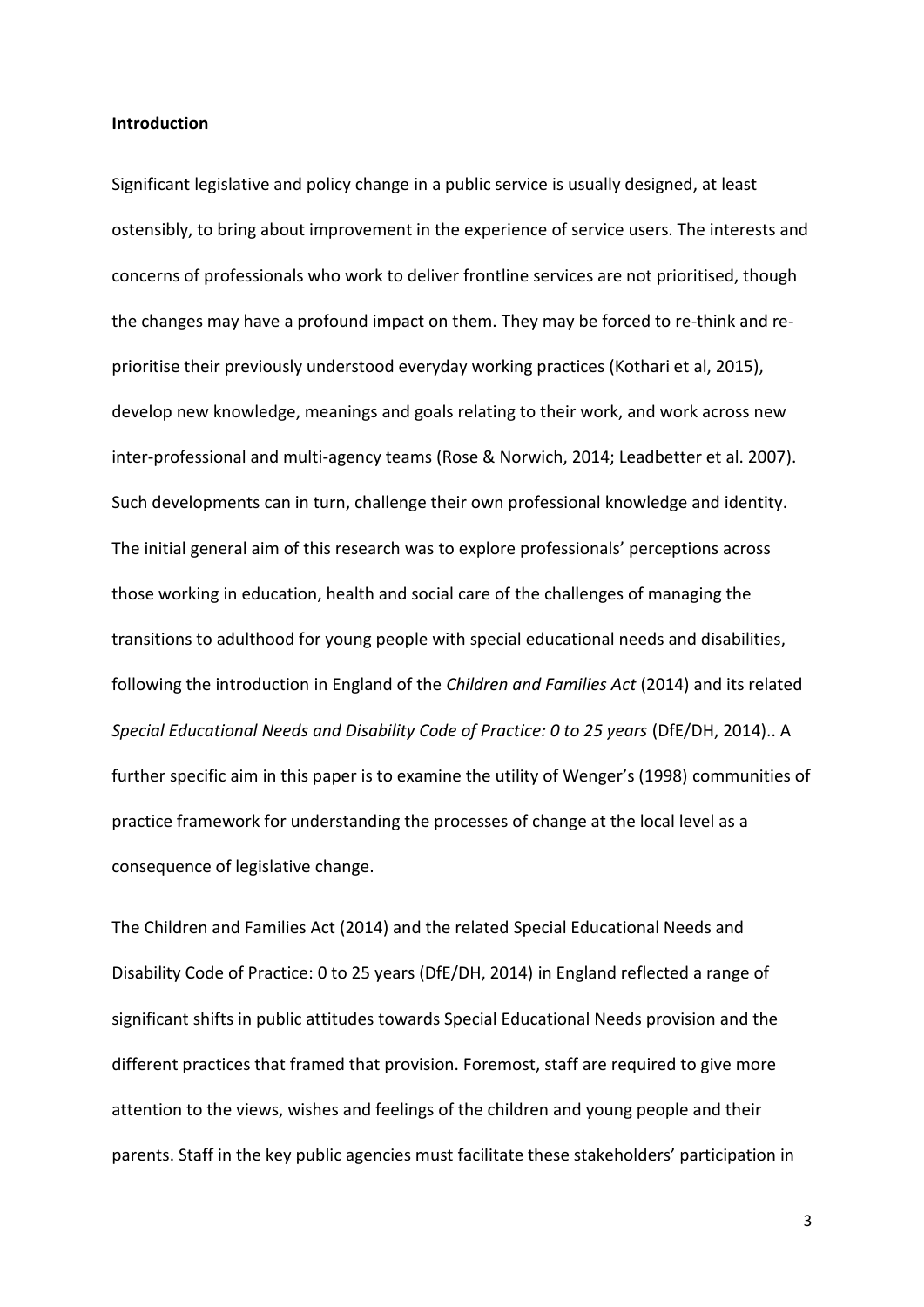decision making by making full information and support available (DfE/DH, 2014). There was to be "a stronger focus on high aspirations and on improving outcomes for children and young people" (DfE/DH, 2014, p. 14). In a significant development of earlier legislation, those who need a formal plan for their education, health and care must have provision up to the age of 25 (extended from the previous upper age limit of 19) that allows them to "follow a coherent study programme which provides stretch and progression and enables them to achieve the best possible outcomes in adult life" (DfE/DH, 2014, p.113). Arrangements for making this provision were to be developed on the basis of close cooperation between education, health and social care with firm requirements for transparency and openness.

The legislation was, in part, a response to serious criticisms of the previous regulatory framework (Lamb, 2009) and, in part, a reflection of a shift to accommodate consumerist principles in other areas of public service (Fotaki, 2014). The legislation therefore required developments to practice that challenged some of the existing assumptions held by the professional and managerial communities involved in assessment and decision making in relation to children and young people with SEND. The emphasis on improving outcomes required practitioners to design arrangements to raise aspirations for children with SEND in their journey towards adulthood, through identifying "…provision to assist in preparing children and young people for adulthood and independent living" (p. 26), including obtaining employment, finding suitable accommodation and social participation. The need to identify challenging outcomes linked to life beyond education represented a clear shift in emphasis with a direct impact on professional practice. The legislation was also designed to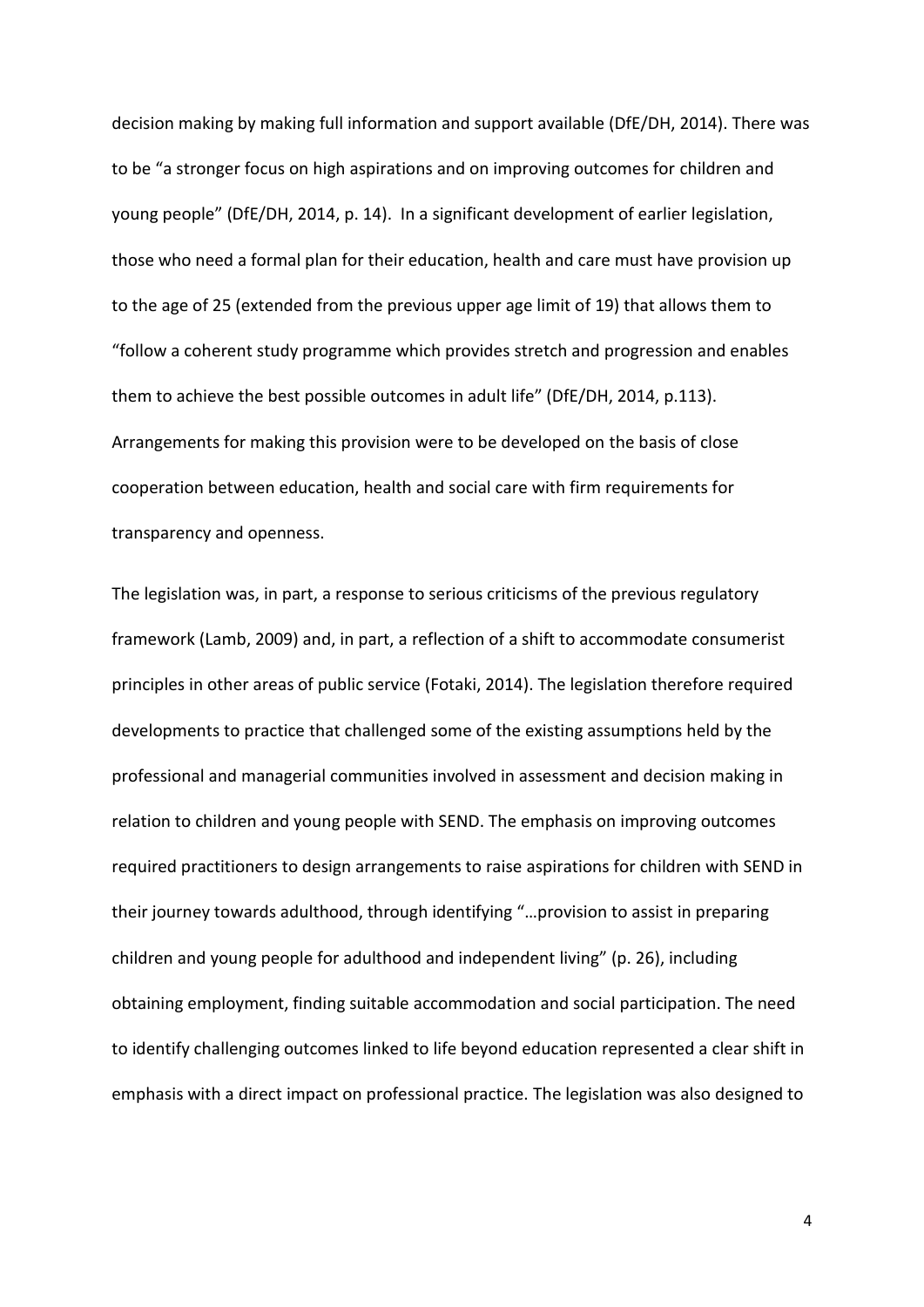strengthen parental confidence in SEND systems, through encouraging their participation (and that of their children) in decision-making processes.

In this paper, we are concerned particularly to examine how professional stakeholders reported the impact for them of the extension of formal individual education plans to the age of 25. Internationally, the concern that transition to adulthood for young people with SEND is poorly managed is widely shared, and it is common to emphasise problems created by discontinuities of support during transition (Myklebust, 2012; Osgood, Foster & Courtney, 2010). Examples include Australia, where Winn and Hay (2007) argued that the provision of employment for school leavers "is complicated by a disparate and fragmented group of service agencies " (p. 103) and Spain, where Pallisera, Fullana, Puyaltó and Vilà (2016) identified, among other challenges, "the incoherent approaches existing between the different centres offering services to young people and adults with learning disabilities" (p. 505). However, these countries have not attempted to tackle those problems by changing the scope of education planning at the individual level. The introduction of Education, Health and Care (EHC) Plans in England extending to the age range of transition (up to 25 years) was introduced to support the resolution of the problem. Success will depend on attitudinal and cultural changes across all services. There is evidence that attitudes are very difficult to change once established (Carnall, 1990), but that organisational culture plays an important part in clarifying and challenging an individual's values, beliefs, assumptions and practices, and therefore is a key lever in implementing sustainable change processes (Schneider & Brief, 1996; Silvester & Anderson, 1999). Can a change in statute engender organisational changes, associated with cultural and attitudinal changes? Our intention in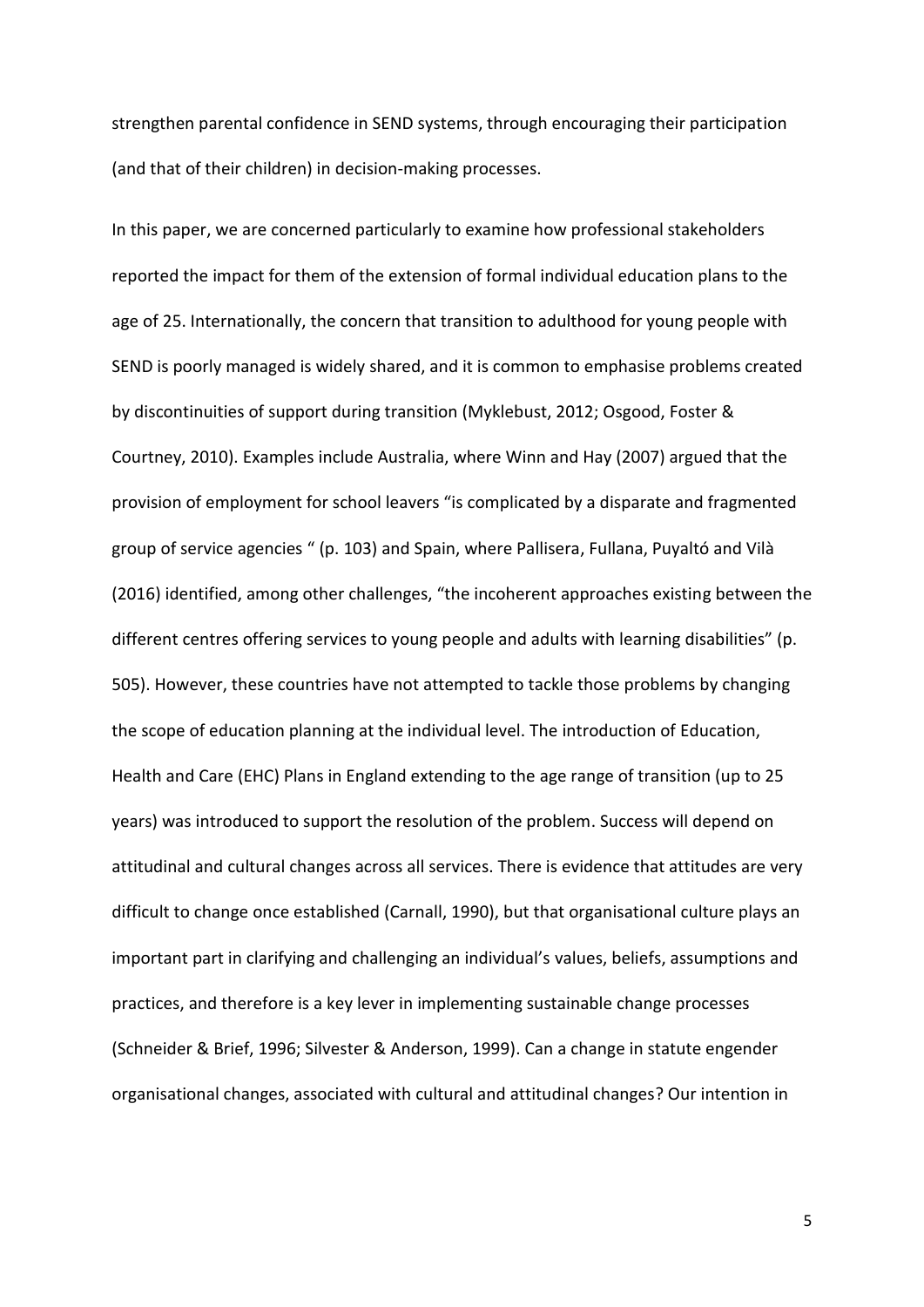this paper is to examine the impact of the new UK legislation as a case study of that question, using the Communities of Practice framework as a reference point. Communities of Practice provides a useful theoretical lens for examining change in institutional cultures because of the focus on how knowledge is actively produced, shared and enacted through social relationships, practices and meaning-making (Wenger, 1998; Lave & Wenger, 1991). Under the communities of practice framework, practices are the everyday activities that make up what we do, a process through which we decide what is meaningful and that in turn, is influenced by our participation in communities (Wenger, 1998). In addition, individuals within communities of practice bring their own goals, knowledge preferences and resources, which interact with the needs of the community (Billet, 2008). Significant systemic change, especially that which leads to new interprofessional working across different boundaries and settings, makes for potential sites of conflict and tension (Rose & Norwich, 2014). Taking a multiple level analysis for understanding how the policy context influences individuals working in the local context, they suggest two levels of analysis, 1) a social level of analysis and 2) a social-psychological level of analysis. In the former, the policy context establishes frameworks which must then be worked out in the local context, posing problems for the "real, 'messier' contacts of practice' (p. 64). In the latter, collective preferences for joint goals and shared meanings are established.

This is not a simple process. Professionals working across different sectors, like education, health and social care may associate different meanings with particular SEND terminology (Frost & Robinson, 2007). Occupational boundaries in inter-professional working may be actively reinforced (Nicolini, Scarbrough & Gracheva, 2016) and also be linked with power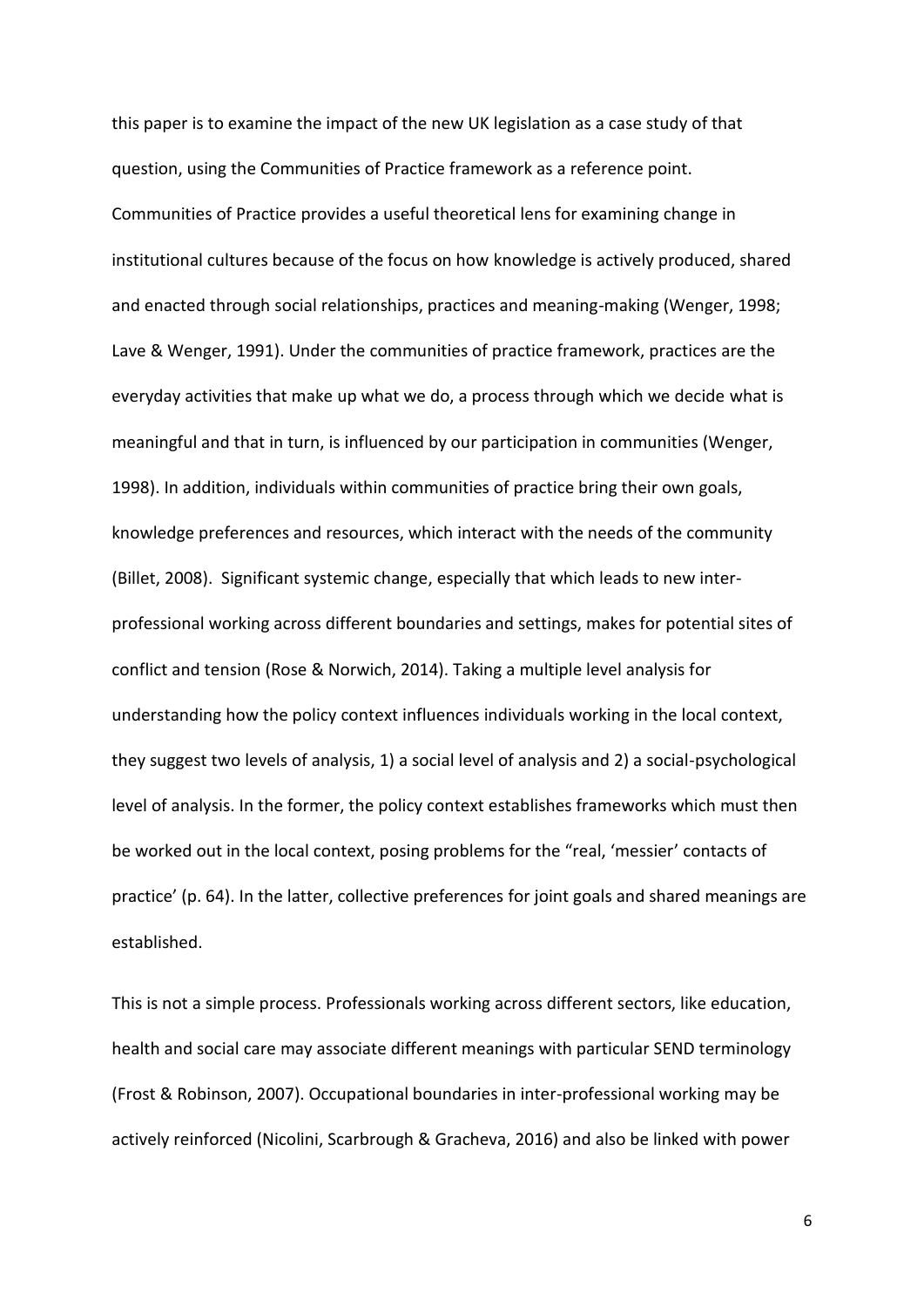and inequalities in the relationships of the interested parties. The development of trust is inhibited by professional fragmentation, which in turn hinders their ability to develop shared meanings or a joint working identity (Nicolini, Scarbrough & Gracheva, 2016). It is useful to note that a distinction may be made between 'designed' institutional structures in organisations (such as departments, policies and strategies) and 'emergent' structures (such as actual practices and social interactions) (Henry & Mackenzie, 2012). 'Designed' structural systems can hamper the ability for people to work jointly, such as making it difficult for inter-professional meetings to take place (Nicolini, Scarbrough & Gracheva, 2016). Wenger made a distinction between communities of practice developed through informal networks of people coming together within an organisation with a passion for further development and formal groups forced into a joint endeavour from above (Wenger & Snyder, 2000). The professional groups involved in implementing the recent SEND legislation at local level had worked for many years within formalised institutional structures. How far could Wenger's ideas account for the response of formal inter-professional groups when forced to implement radical changes in their practices? The change in legislation was intended to:

- 1. Require professionals to adopt new goals and work within new frameworks of knowledge, which required significant shifts in their everyday working practices (i.e. what they do)
- 2. Present them with new meanings for their work (i.e. how they make sense of the legislation and apply that to their practice)
- 3. Impose new, closer forms of inter-professional working (across education, health and social care) which could be expected to raise their own set of challenges, conflicts and tensions.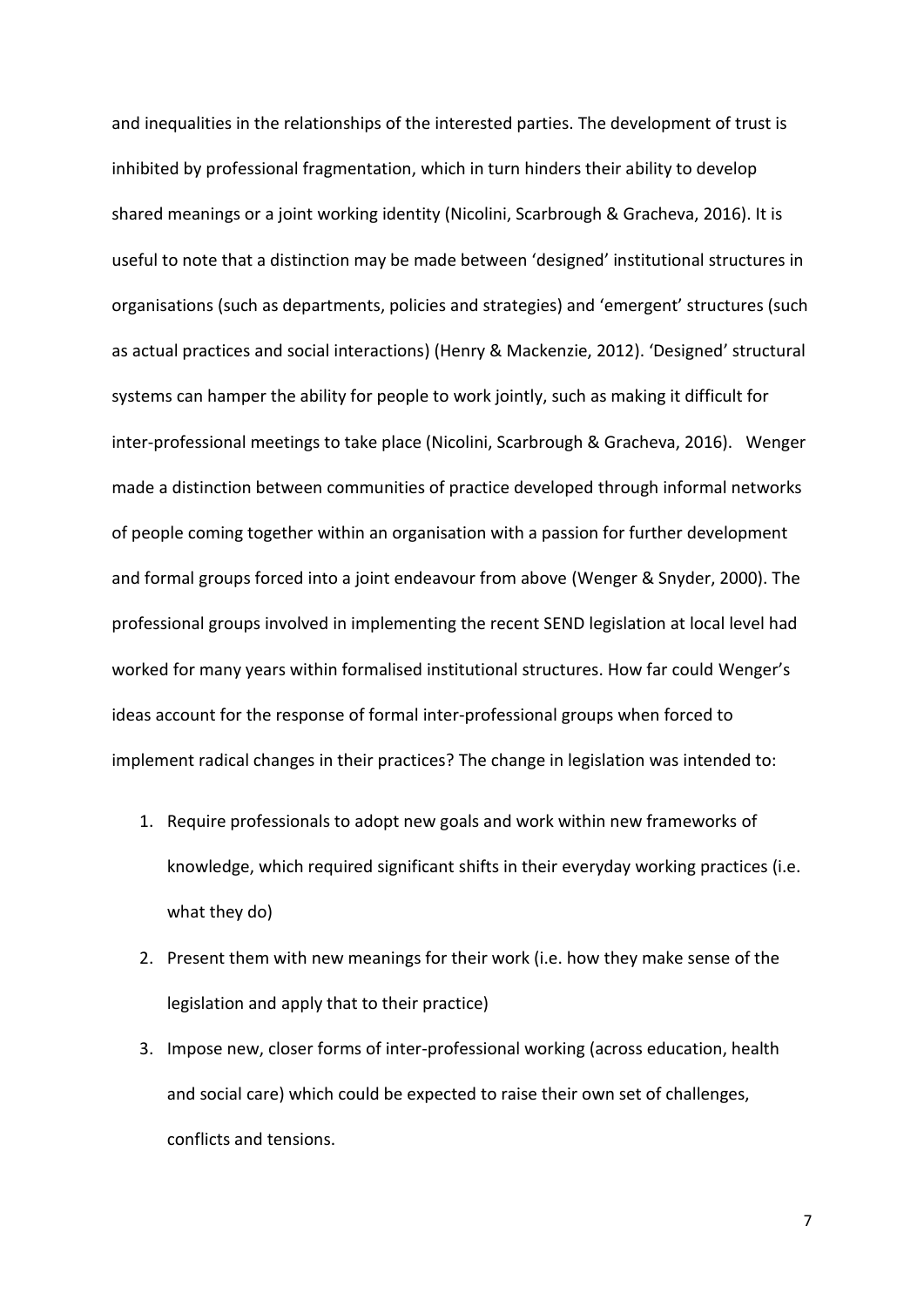The aim of this research, therefore, was to carry out a scoping study of professional and managerial perspectives on practice in relation to transitions for young people aged 16-25 with SEND. Their views were sought on the following aspects of the reforms:

- 1. differences in outcomes for young people aged 16-25 years with SEND
- 2. changes to professional working practices.

A further aim was to examine how far recent theoretical accounts of 'communal' collaboration at work could adequately describe the developments in the field that have occurred since this legislation was introduced.

#### **Method**

#### *Design*

To investigate professional and management perspectives with those aims in mind, a questionnaire approach would not have facilitated the articulation of the complex and nuanced views that we anticipated (Fife-Schaw, 2012). As the participants were geographically dispersed, telephone interviews were considered the most appropriate method of data collection, offering anonymity, territorial neutrality and the option of privacy (Novick, 2008). The interviews were arranged, conducted and recorded by a member of the research team in 2016, two years after the Children and Families Act (2014) became law.

#### *Participants*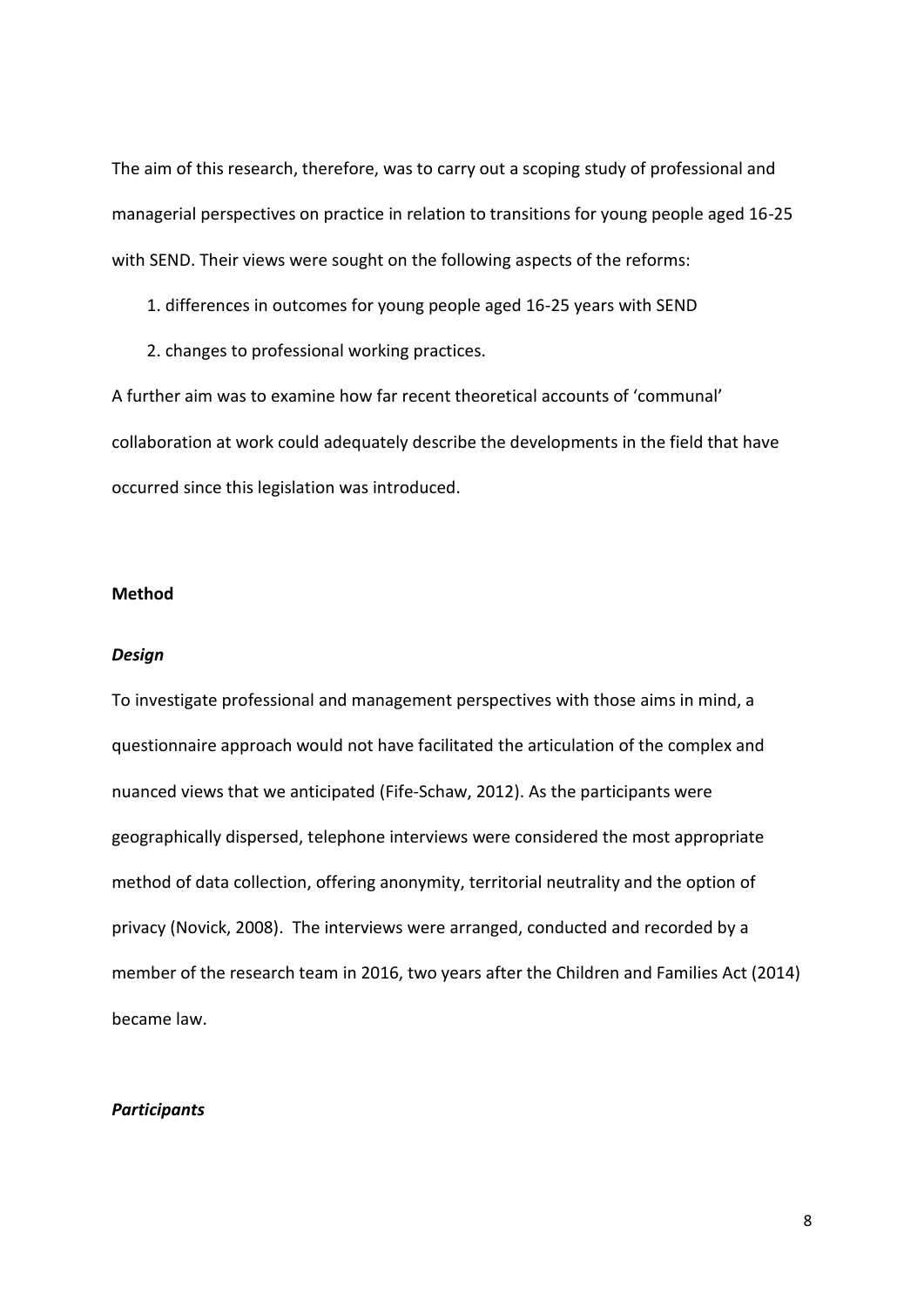The interviewees were sixteen professionals and managers from three local authorities that have responsibility for education and social services in their areas. Each of the participants was involved in planning and managing transitions for young people aged 16-25 with special educational needs and disabilities, working in a range of roles in education, social care and health (see Table 1).

#### INSERT TABLE 1 ABOUT HERE

The three local authorities were diverse in character, comprising a suburban metropolitan borough, a large rural county council and an urban unitary local authority within a nonmetropolitan county.

#### *Procedure*

An educational psychology service manager from each of three local authorities identified a range of professionals and managers (education, social care and health) within their authority involved in transitions for young people aged 16-25 with SEND. Participants were emailed an information sheet about the aims of the project and their written consent was sought prior to the telephone interviews taking place. Following transcription, the audio files were deleted. Participation was in strict confidence: participants were allocated an identification number and any reference to identifiable data (names or local authorities) was removed. The interview covered changes to working practices, differences in transition outcomes, tensions arising since the change in legislation and effects of greater entitlement on young people. A copy of the interview schedule can be seen in Appendix 1.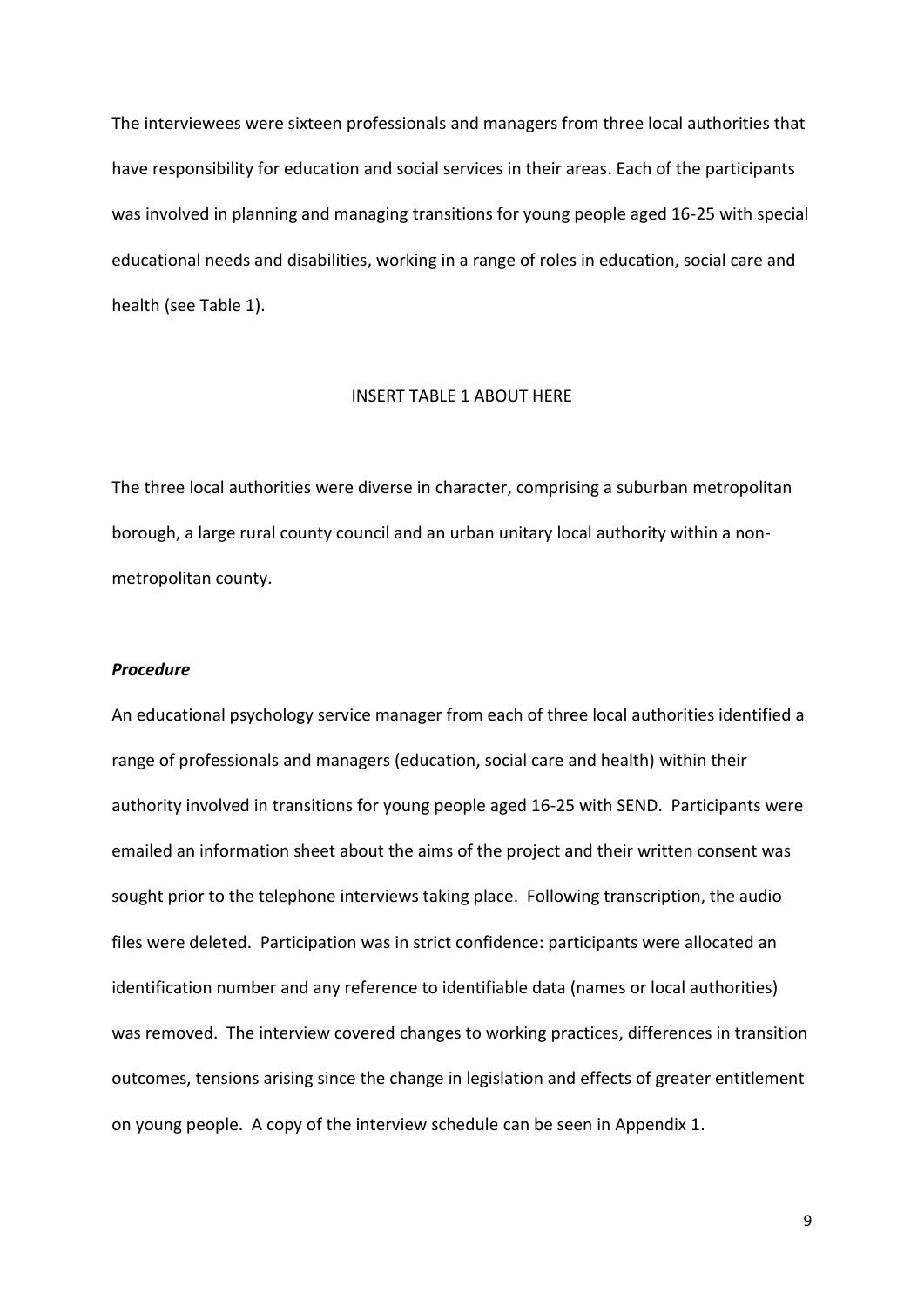The interview data was thematically analysed using Braun & Clarke's (2013) approach. The authors held regular review meetings to ensure consistency of coding and to review the conceptual structure of the data**.**

#### *Findings*

Four main themes were identified as shown in Table 2, along with the associated subthemes. We will now provide an overview of these, highlighting selected quotations that illustrate the key issues identified.

# INSERT TABLE 2 ABOUT HERE

#### **1. Views on the implications for professional activity**

The first major theme captured statements made by participants relating to 'professional activity' that had occurred in response to the legislative changes. This included comments about 'Co-ordination across settings' and the integrated systems and services that had been developed following implementation of the Act. Participants described improvements in integrated working with other agencies, particularly social care, health and education. Consequently, they described their endeavours in finding more 'joined up' ways of working that had occurred as a result of service level reorganisations in response to the Act. For example:

*"…geographically, teams were moved to be more closely located within the service. We were working under a broader umbrella of 0-25 SEND [and] went through a re-structure*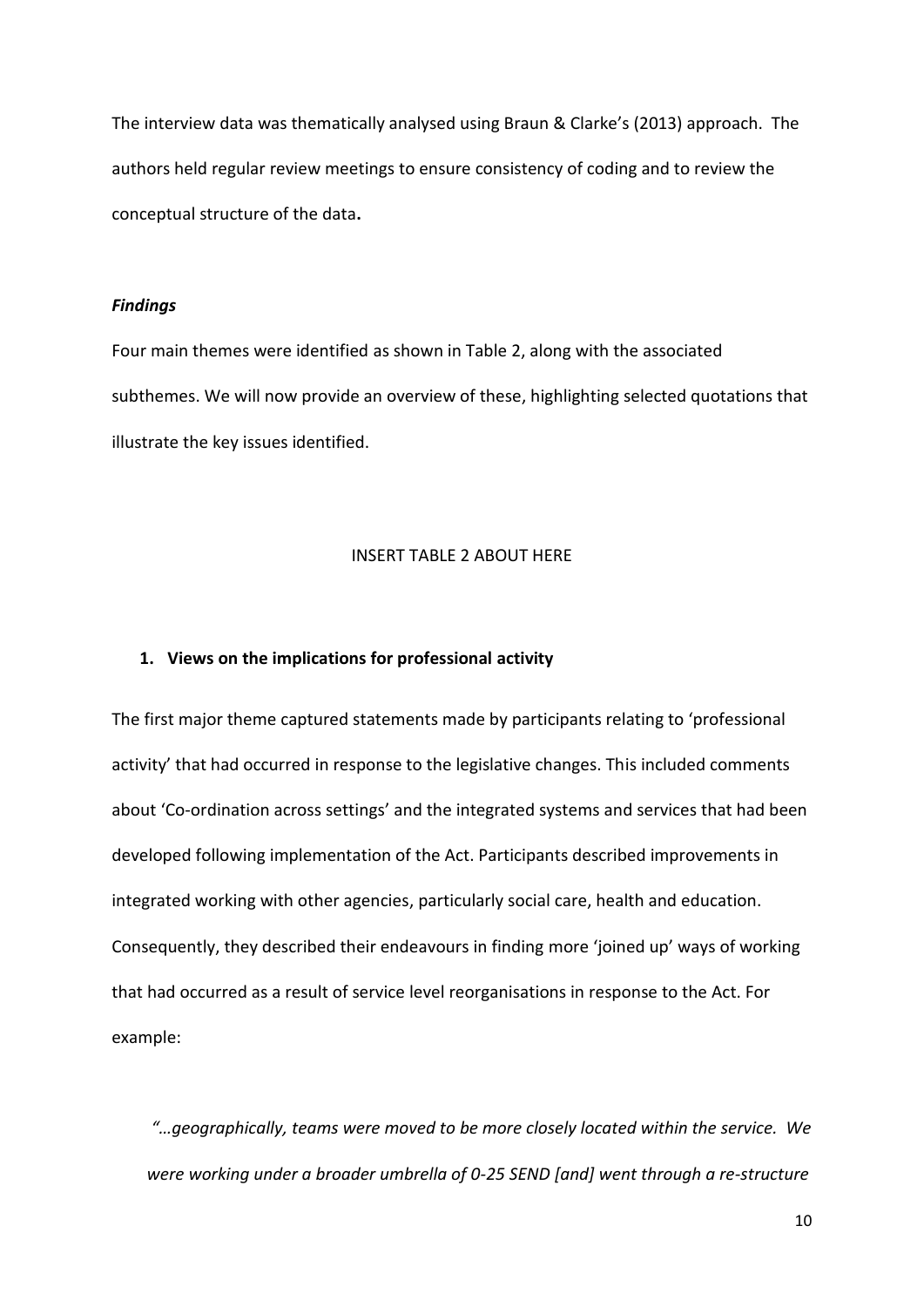*so some teams were no longer separated between adult services and pre-16 or pre-18, they were collected under one service…. We had networks where virtual teams were aligned with certain professionals who were working in the same locality within the authority to try and ensure more seamless working between teams."* (15 Education Manager)

The improved opportunities for interaction between professionals working in education, health and social care were commented upon by participants and examples were provided of different services, agencies, teams of professionals and other staff working together. However, there was also recognition of the need for further development. One participant described the newly established links between education and social care as 'fledgling' but improving. The tensions that had been exposed by interagency working were evident in the comments about different priorities, referral procedures and practices.

Participant statements categorised within the sub-theme 'Inter-professional working/relationships' captured the interpersonal dynamics involved when developing more aligned working practices with colleagues from different professional backgrounds. The requirement to attend joint meetings for the purpose of developing Education, Health and Care (EHC) Plans had improved access to colleagues working for other services and enabled individuals to begin to build relationships, considered by several participants to be essential to enhance multi-agency working. However, this had also exposed the fragmentation in the system, gaps in resourcing, differences in engagement as well as the challenges of working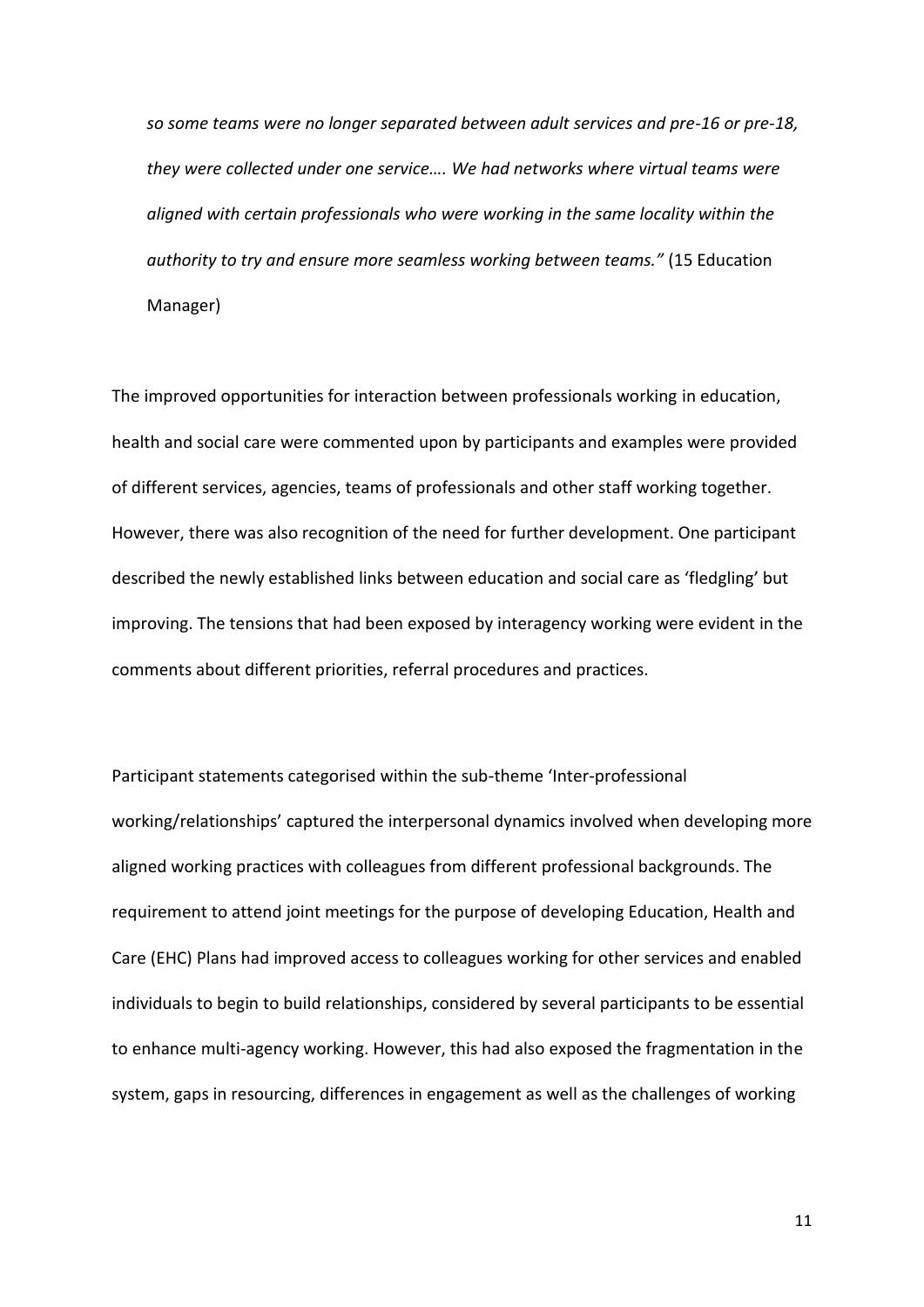with individuals who differ with regard to training, use of terminology, roles, responsibilities and expectations. For example:

*"…one of the biggest things for me was trying to get to the point of having a shared language. We all have different names and definitions for disabilities and all sorts of things and it took a long time to actually understand each other - that sounds bizarre doesn't it? And people became quite heated in what a disability is and what it isn't and what it means in the education world and what it means in the adult social care world and how that differs from even children's social care world.* **…** *I think through lots of workshops and preparation for the Act and working, we've got transitions groups and county transitions groups, setting up a system for professionals to support together and really thrashing out some shared understanding of even the basic language and thinking about the legislative framework that we are all working to and understanding that has really meant that people just tend to get it now. They know where each other are coming from and they know it both in terms of how they are talking but the framework of the legislation they are working to. And don't forget it's all my health colleagues as well, because my service is integrated with health and social care, so they are all within that as well if the person needs it. But, yes it's that shared understanding and shared language that's the biggest payoff I think."* (1 Social Care Professional)

Developing a common understanding of the priorities and constraints of working for different agencies was highlighted as important in the development of realistic expectations. For example, attendance at EHC planning meetings may be seen as a top priority by an individual in Education Management, but for a Speech and Language or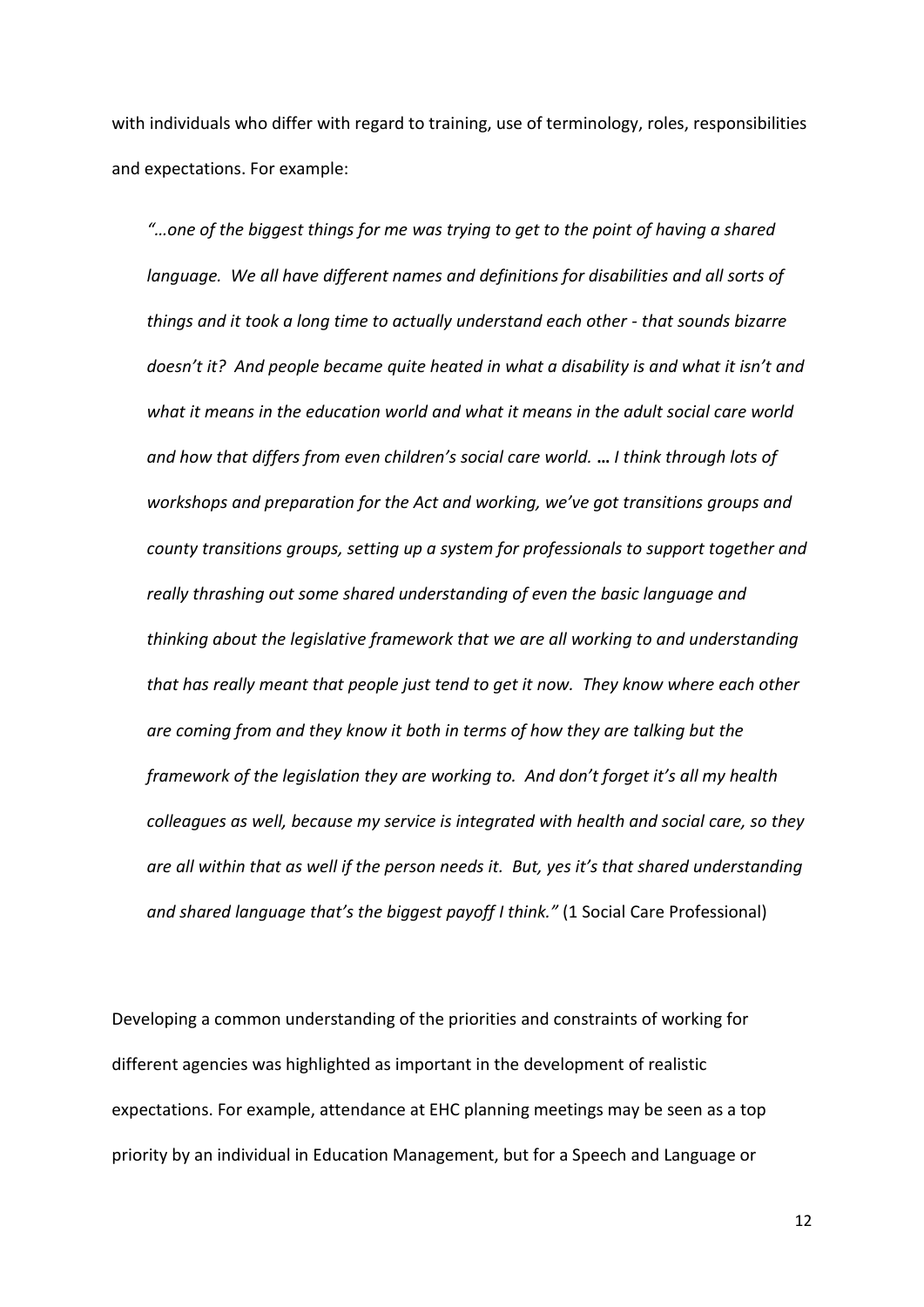Occupational Therapist involved in direct delivery of an under-resourced service, this may not be the case.

Professional activity relating to report writing, documentation and paperwork was another sub-theme identified. Participants indicated that the requirements of EHC planning had contributed to improving collaborative professional working in that reviewing progress against agreed outcomes requires liaison, and involvement of families, leading to improved accountability. The inclusion of young people's views in EHC planning, a product of the legislative change, was welcomed and the inclusion of a new requirement, the appropriate reporting on mental capacity, was considered to be essential. Several professionals from different services emphasised the scale of the change experienced through the transfer from Statements of Special Educational Need that were required under previous legislation to the EHC plans that are now required.

In addition, difficulties with the EHC planning process were identified by participants who reported challenges with alignment of different recording systems adopted by services:

*"… rather than the processes being synchronised across (area) we all have a different process. So there are slightly different forms and different approaches to reviews and EHC plans. There are a lot of similarities but there are slight differences that create another administrative demand."* (8 Education Manager)

In summary, efforts had been made to improve co-working across previous boundaries by combining and co-locating teams within local authority departments. Equally, and perhaps more important, there have been efforts to overcome conceptual and intellectual barriers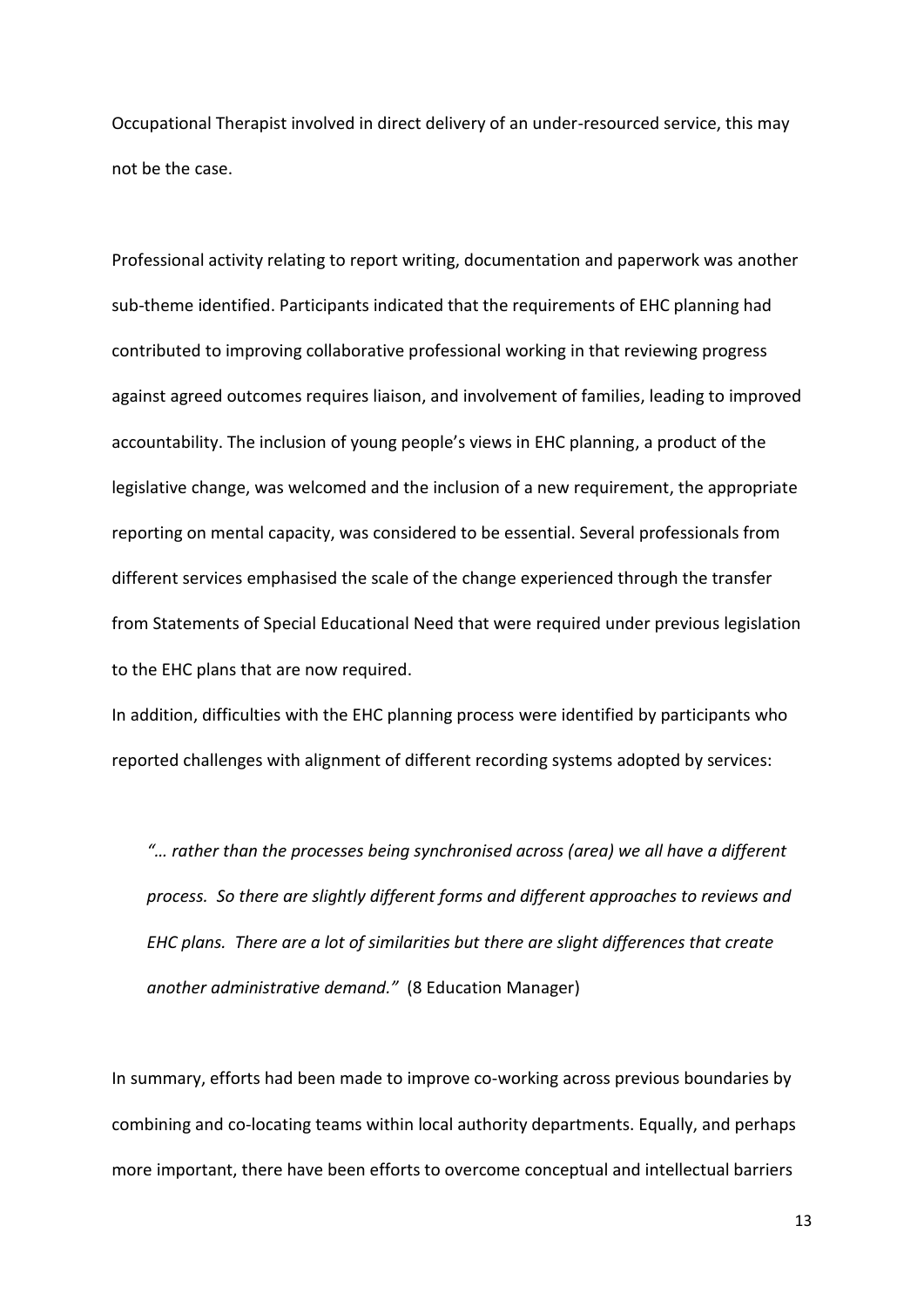across sectors, e.g. seeking to develop a shared language for every aspect of professional activity. These trends have been accompanied by more radical organisational initiatives involving new processes and structures. This is the focus of the next theme which we will now discuss in more detail.

#### **2. Views on the implications for planning and organisation**

The second major theme concerned the changes in planning and organisation that were seen to be likely or necessary in the light of the reforms. Could existing routines and structures deliver what was now required under the new legislation? Some expressed cynical views on what was happening. Pressure for surface compliance with the new requirements was seen as undermining the need to uphold the new set of principles which were generally respected.

The first challenge arose from the resource demands of the new system. Initially this concerned tight deadlines for having Education, Health and Care (EHC) Plans in place. In a situation where resources had not changed this requirement was seen as incompatible with the introduction of a time-consuming process such as person-centred planning. An Education Manager described the pressures vividly:

*So it was me and another officer and we were dealing with the whole of (authority) at the time and it was just impossible - we ended up with a stack of year 11 plans that had been converted and we just hadn't been able to type them up and issue them. They were left in a pile and they kept gathering dust and every now and again we would manage to type some up and get them out - actually at the end of the academic year*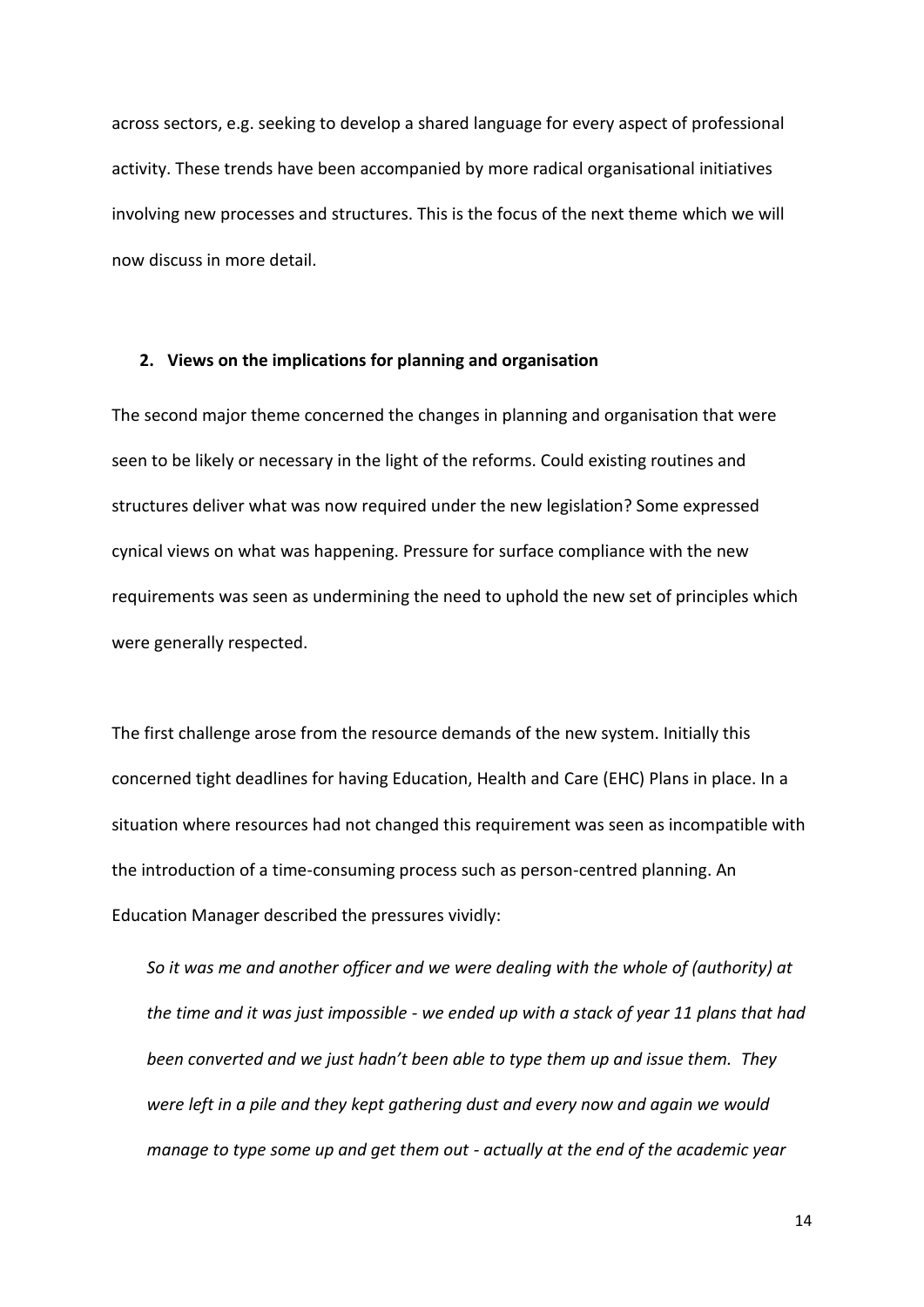*there were a significant number, and this was completely illegal and we knew it was wrong, we hold our hands up. We knew we had failed to do what we were supposed to do, we had completely blown all the legal deadlines out of the water, but we were just*  with 1200 kids and two people it just wasn't happening. (12 Education Manager)

Other participants accepted that the short-term challenge of transferring between systems would end eventually, but asserted that there would still be tensions around resourcing after that. The new requirements were seen as "hugely positive" and "a fantastic opportunity", but, in addition:

*there's a lot of work to be done in a shrinking provision and in a shrinking service in terms of the cuts that have been described over the next five years, so at a time when our capacity is decreasing what we need to achieve is increasing so that is a big difficulty.* (14 Education Professional)

The fundamental changes in how staff were required to work involved a further initial cost releasing groups and individuals to train for the new system. In the Education Service this included staff development for working with the 19-25 age group. Inequity of resource allocation was raised by one social care professional who observed that there are stronger services and support for some types of SEND (e.g. learning difficulties) than for others (e.g. disengagement and low literacy levels).

The second major challenge in the area of planning and organisation arose from the need to develop new organisational structures and practices to meet the requirements of the Act. In some authorities this involved internal reorganisation of structures within Departments. For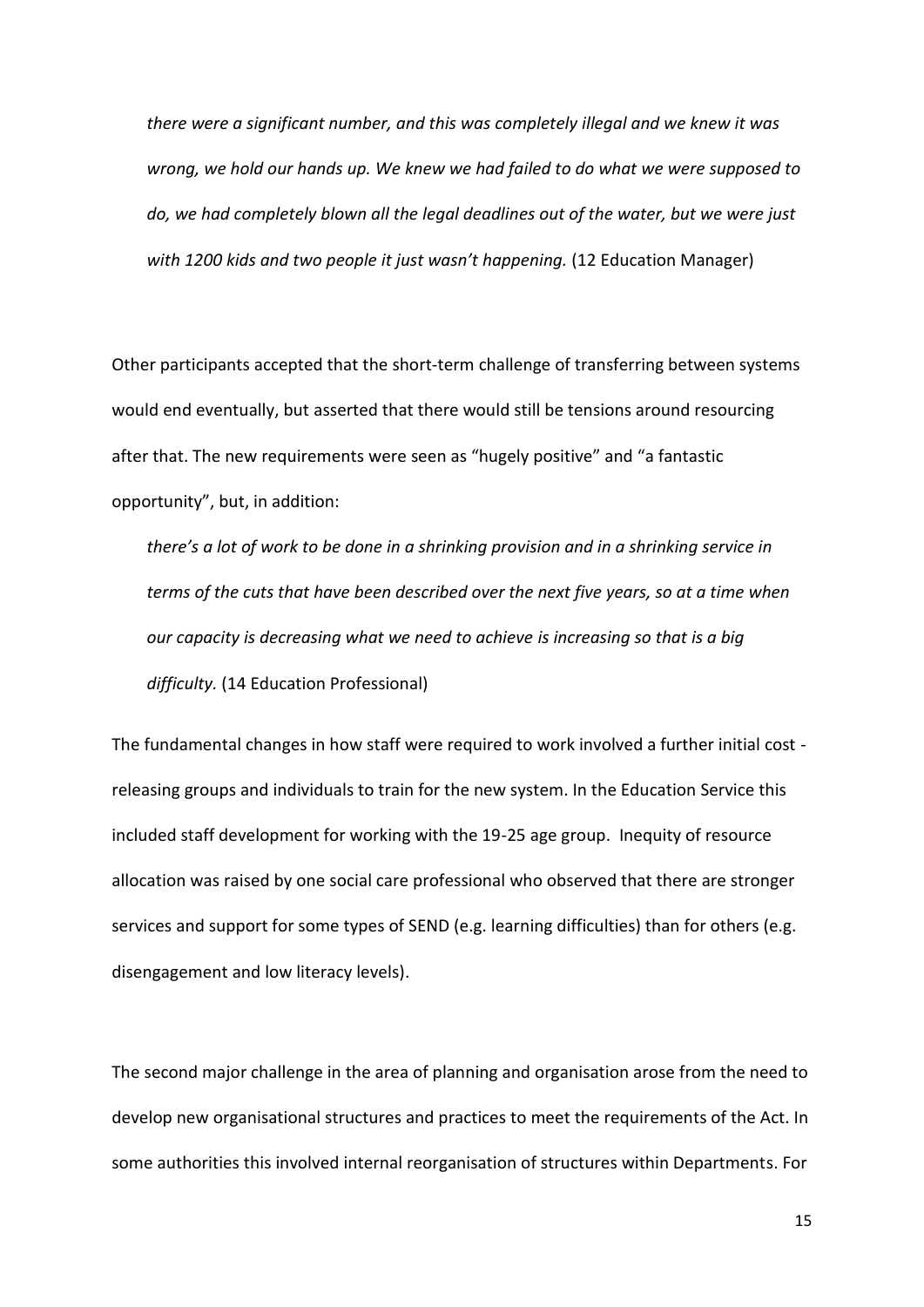example, in one Social Care division the disruptive transition from Children's Services to Adult Services was being smoothed by creating a single 0-25 Service that was designed to create:

*A "new lifespan pathway… that is a lot more tailored around the ages and the life experiences of people and so the 0-25 will enable us to get rid of that cliff edge and enable people to continue with a level of stability and progression through and there won't be that dramatic change.* (3 Social Care Manager)

Within departments such restructuring appeared to be less common than an allocation of new roles and duties to existing staff teams. When commenting on organisational structures, informants gave more attention to the stimulus the reforms had given to Interdepartmental collaboration:

*What the Children and Families Act has meant is that we are much more joined up with education and there is that much more shared awareness and looking at shared outcomes and the Act has certainly done that… We've never worked as close together as we do now with education right the way through to 25.* (1 Social Care Professional)

Such close working was not free of tension; disagreements continued about the allocation of resources, about cost shunting between organisations and about making time for the extensive discussions that were required to implement new ways of working. The progress that had been made still seemed a long way from "becoming a lot more integrated in our commissioning approaches", an aspiration of one Health Manager (9), but the development of shared understanding and shared language was no doubt a necessary, if not sufficient, condition for progress in that direction.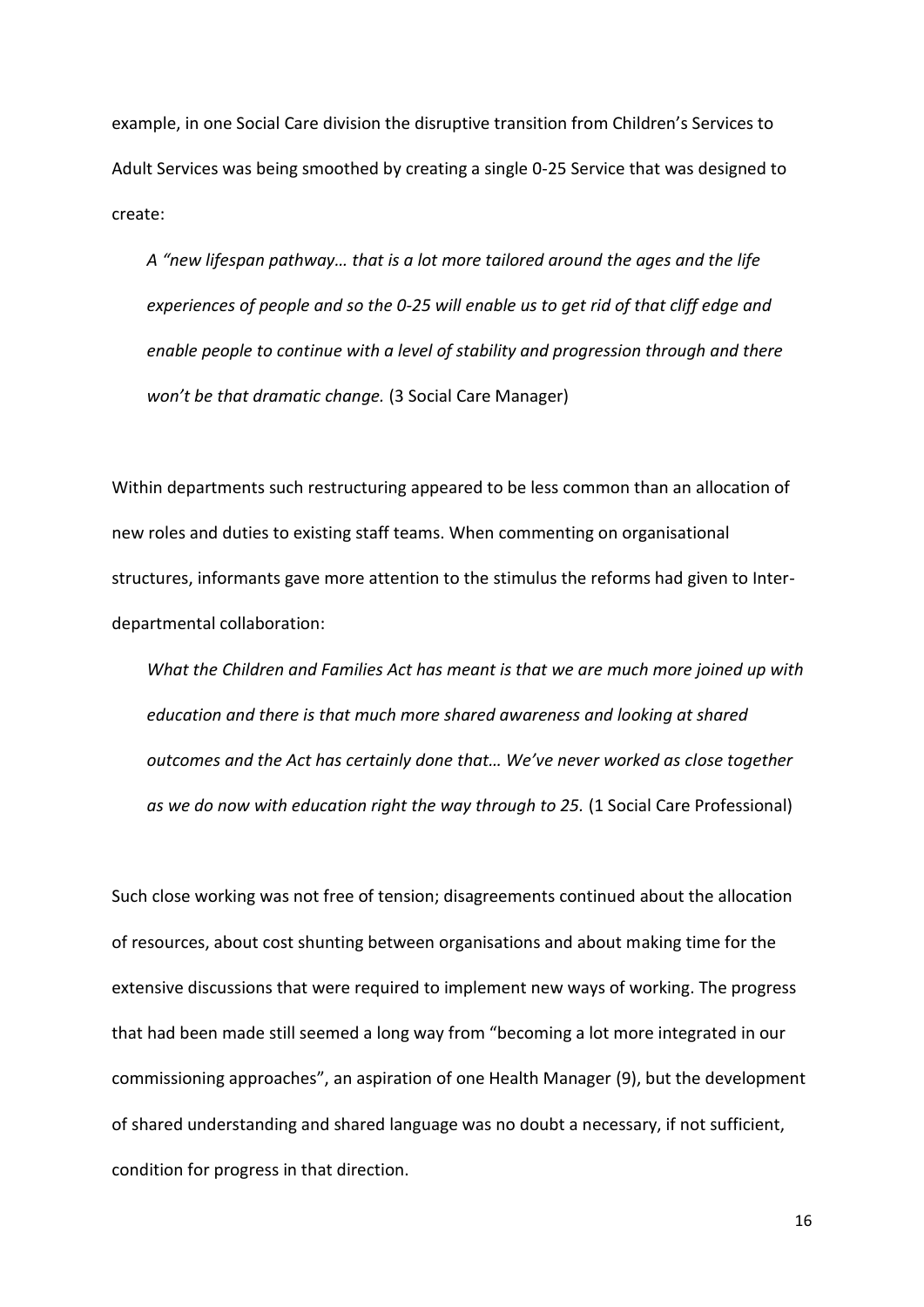# **3. Views on the implications of policy change for young people and their parents/carers**

The third major theme concerned the implications of policy change for young people and their parents/carers. Participants talked about the direct 'policy implications' that legislative change meant for the young people themselves. This was most evident in the move towards person-centered working, which involves attending more closely to the needs and wishes of the children and young people. The move away from 'professional-led working' to 'personcentered' working meant actively engaging young people in the process, inviting them to meetings and seeking their views on future decision-making:

*There is also a lot more emphasis on the child and more within the process of particularly the EHC plans and the work we are doing around a SEND project in (authority), so I think in recent years there's been a noticeable shift in that. Prior to that I would probably have said that it was very much a professionals-led process and now I think there's a lot more emphasis on the child being at the centre or if the child has got complex needs or communication issues then we look at things in a very different way, or are a lot more creative in the way we work with children, trying to get other people's views and opinions.* (3 Social Care Manager)

For two of the respondents working as Social Care professionals, a person-centered approach could potentially improve the timeliness with which young people receive support and reduce the "uncertainty" that families feel when they are waiting for decisions.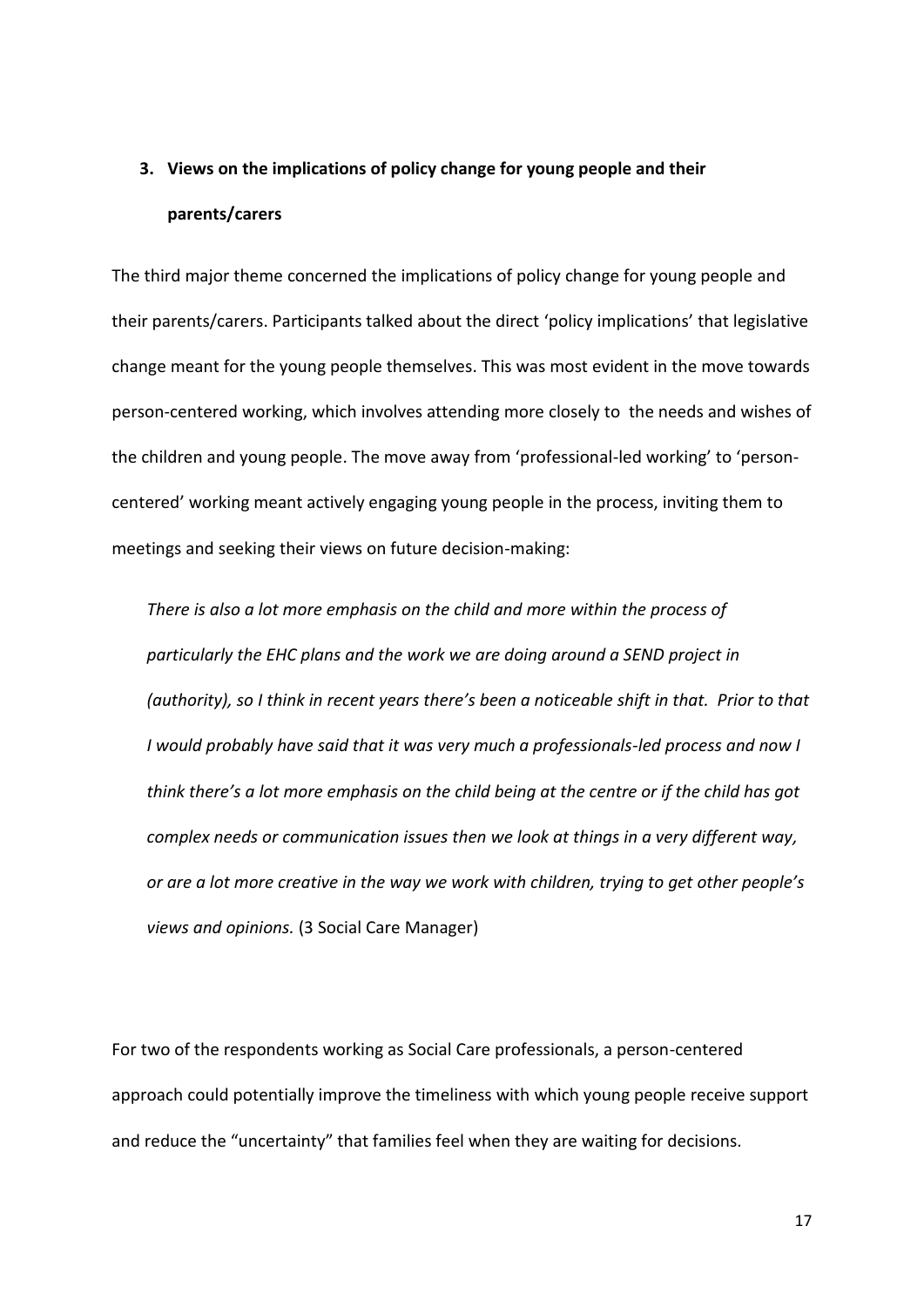Education managers who had been working with post-16 young people felt that the 'student voice' had been a central part of their practice for some time. However, they described actively promoting 'student voice' to wider staff in the authority, particularly in schools and colleges, by ensuring young people attended planning meetings. Actively engaging young people in the decision-making process was noted to be quite challenging in many instances. Young people with behavioural problems like ADHD were described as sometimes struggling with the meetings, and some young people did not want to attend. An education professional described situations where young people did not put forward their opinions, but others provided examples of young people taking an active role and working alongside them in choosing their own educational pathway. However, there were some concerns from professionals about whether the necessary resources would be available once a particular pathway had been identified.

Putting the young person's wishes at the centre of planning had implications for the parents/carers own 'voice'. The professionals and managers who were interviewed for this study reported only a few examples of tensions between the young person's wishes and the parents' viewpoints. When tensions among the key stakeholders did arise, respondents suggested this was borne out of parents' desires for what they saw as the right outcomes for their children and the anxieties around achieving that. By the age of 16, one Education Manager described parents as "*battle hardened",* which raised challenges for building strong relationships to develop partnership working.

Education managers were particularly mindful of managing the complexities around 'developmental needs/mental capacity'. They discussed either providing an extended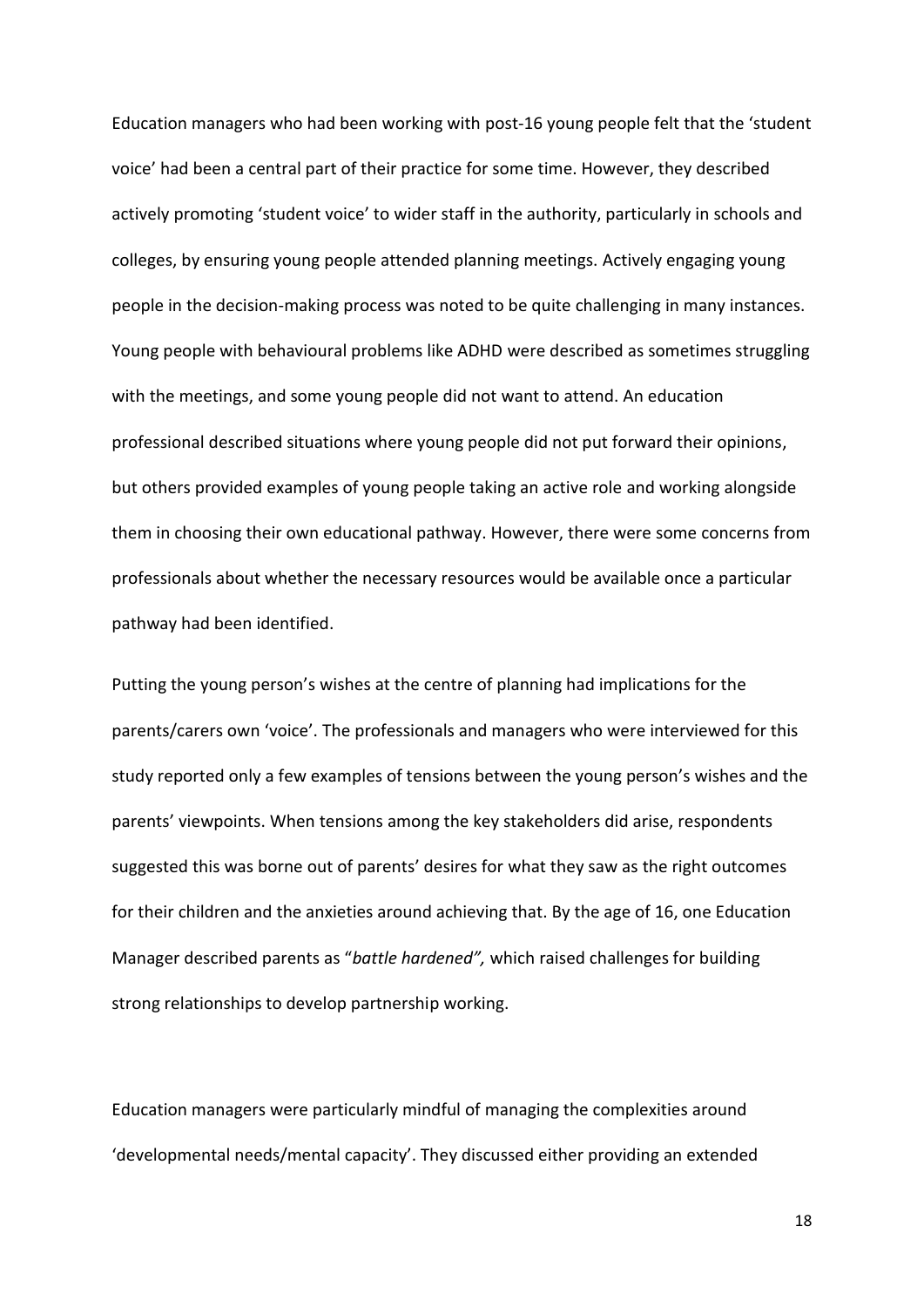provision or managing the educational pathways of young people with complex learning needs, particularly those who might not have traditionally remained in education. For one manager this meant developing services to target these students:

*Also I need to ensure that the senior staff are informed of our statutory expectations, which would include our executives and governors and what I am much more involved in is developing services for students with much more complex needs who previously would probably have gone to other establishments, independent specialist colleges or schools, to look at how we can develop the service and provision within our local general FE college*. (6 Education Manager)

One Social Care Professional was particularly worried that young people were making decisions about their lives which practitioners thought "unwise", something they would not have been able to do under the old legislation. Whilst this professional recognised that making mistakes was a part of how young people learn, for those who lacked the mental capacity to make decisions this could have "*frightening*" consequences. They went on to say that the Mental Capacity Act provided a clear framework around which they could work. Moreover, some young people with special educational needs had additional mental health issues, which could impact on the transition process at any point. This meant that education managers found themselves advocating on behalf of young people with, for example , employability teams in colleges. They were also encouraging sixth forms and colleges to think beyond chronological age to account for different developmental/mental capacity needs, particularly at the point when most pupils would leave establishments at 18 years of age.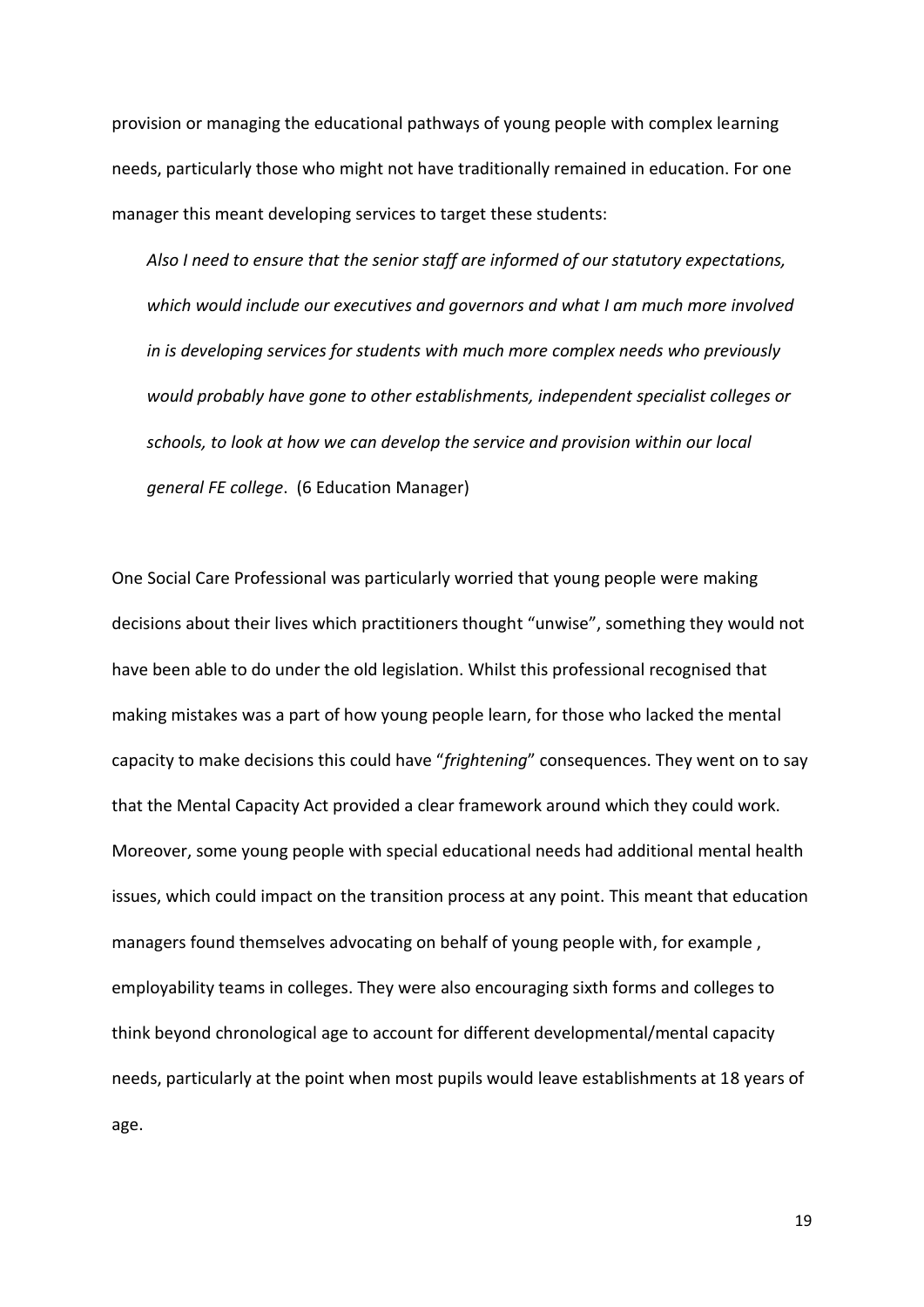#### **4. The introduction of an emphasis on "outcomes" rather than "needs"**

A guiding assumption behind the SEND reforms was that it was necessary to raise aspirations and improve support for young people in order to improve longer-term outcomes in adult life. Indeed, a greater emphasis on long term planning as a result of the legislation was commented on by the respondents in this study. For example, an education professional in a metropolitan borough said:

*I think the focus in the past was what's next, not where are we aiming for… so I ask the question where do you see the youngster when they are 25 and then the question how do we get there?* (13 Education Professional)

Thus there was thought to be a much earlier commitment among those working with a child to plan for the achievement of long term outcomes in adult life and on effective transition in the 16-25 phase of life.

The participants in this study discussed the impact of the new focus on outcomes in two ways: its effect on the *content* of the plans and targets set for the future and its effect on the *processes* through which decisions were made about those plans. Because of the focus of the interviews on work with the 16-25 age group the content of outcomes was defined in terms of indicators of successful outcomes, for example with regard to key aspects of adult life. For these respondents in professional and managerial roles that meant first and foremost:

*… gaining the functional skills that they need to be able to live an independent life once they do go out of an education system, whether that's at 25 or before that and that they have learned what they need to learn to be able to manage socially and as*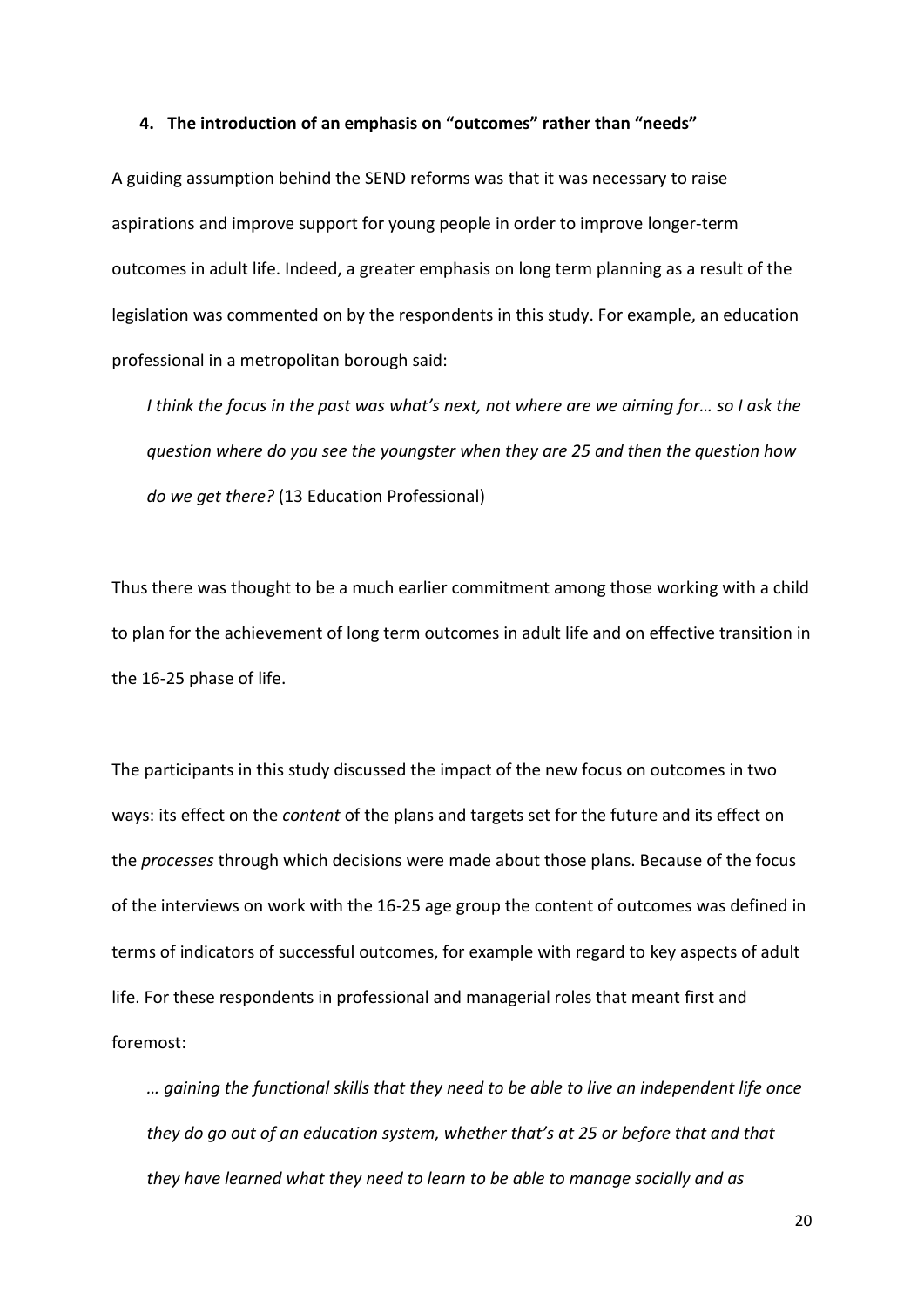*independently as they can. I mean one case, he's got quite a lot of medical needs so also that he is able to manage those medical needs, again independently as far as he can or with another young person supporting him. Because at the moment his mum supports him and that doesn't feel appropriate. I feel it would be good if he had a younger mentor who could then support him. And then that he was able to have some employment.* (2 Educational Professional)

Three aspects of outcomes that would underpin an independent adult life style were highlighted in the accounts given to us – employment, residential arrangements and travel. For example, a social care professional in a metropolitan borough described her contribution to a recent discussion of the plans for work experience placements in a further education college:

*…so you are offering work experience placements to people, please don't take them in your mini bus, please can you work with them to teach them how to get there and back independently or at least to be exposed to crossing the road, using a bicycle or using a bus.* (7 Social Care Professional)

We noted that these lead professionals and managers did not generally mention some outcomes that many would consider important, e.g. "support in developing and maintaining friendships and relationships" (CoP, 2014, para 8.12). A notable exception was an education professional in a London borough who described a systematic approach:

*So now, for successful outcomes, I am really thinking about the approaches to adulthood work, with the pathways work. So those four outcomes of friendship and*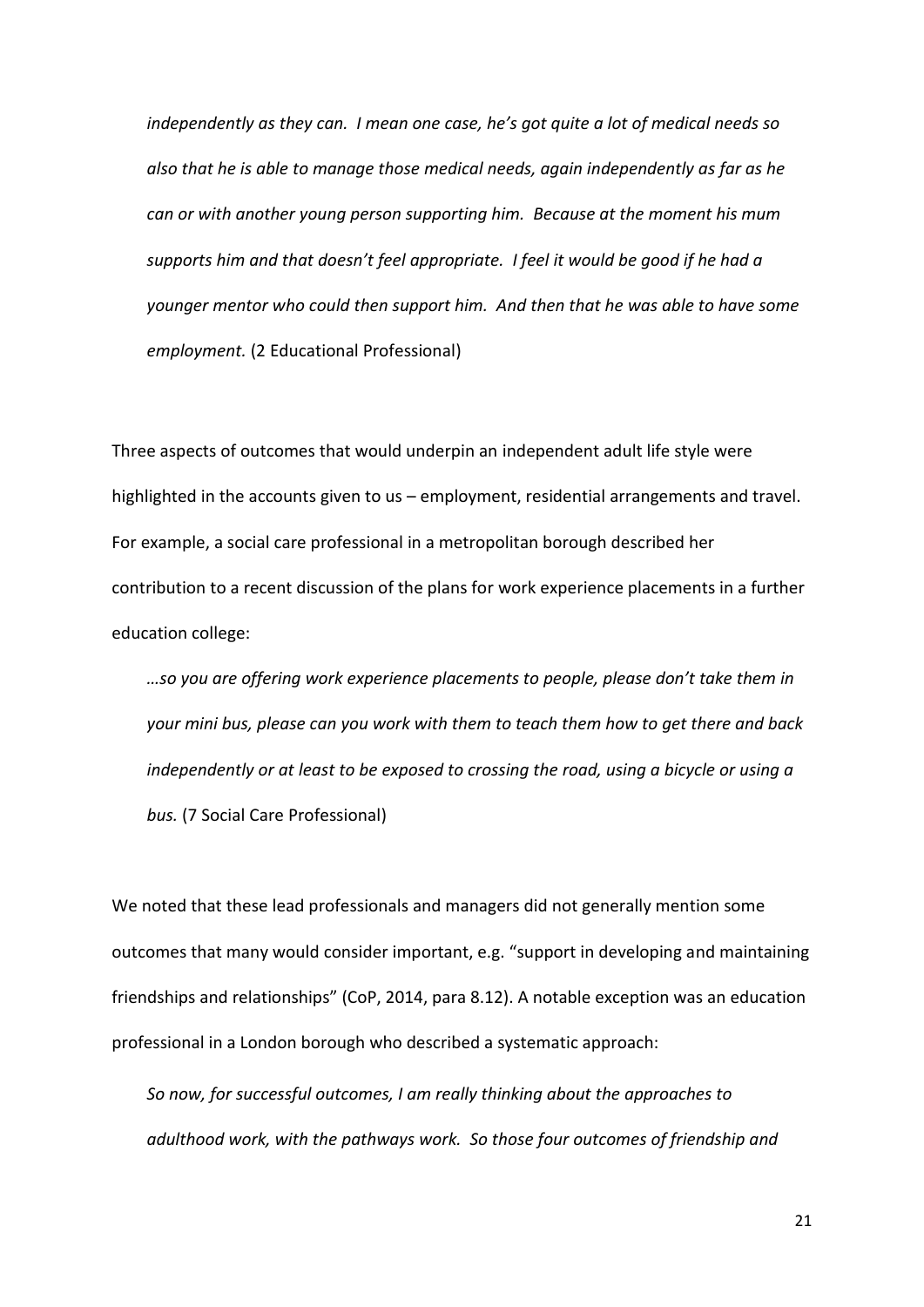*community links, of employment, of independence etc, I think that those four outcomes are critical to us. So, for example, now our educational, health and care plans 16+ - the outcomes we would base on those four outcomes and that's how we structure our thinking and our reports and our meetings and we're spreading that to other teams as well. The SEN team are liking that and using it more as a model.* (14 Educational Professional)

Some accounts of what might constitute a successful outcome for a young person lacked that clear focus. This might occur, for example, because a respondent wished to record the high value they and their colleagues placed on a person's positive feelings about their situation. An education manager explained:

*That the young person is happy and fulfilled and is able to achieve the things that they or we have determined that they should be achieving, whether that is because they are going off to a really lovely social care setting, or because they are going into a college or because they are going to have a bespoke package of learning, because we do those as well.* (12 Education Management)

Much discussion of outcomes during these interviews concerned the processes and procedures for making decisions about the future. The introduction of a focus on outcomes was seen to require changes in how agencies and individual professionals worked with families. The pathway to an agreed arrangement should be seamless; the projected outcomes should be tightly defined with a set deadline for achievement; the family and the young person should not be left in suspense while decisions are made far away from them;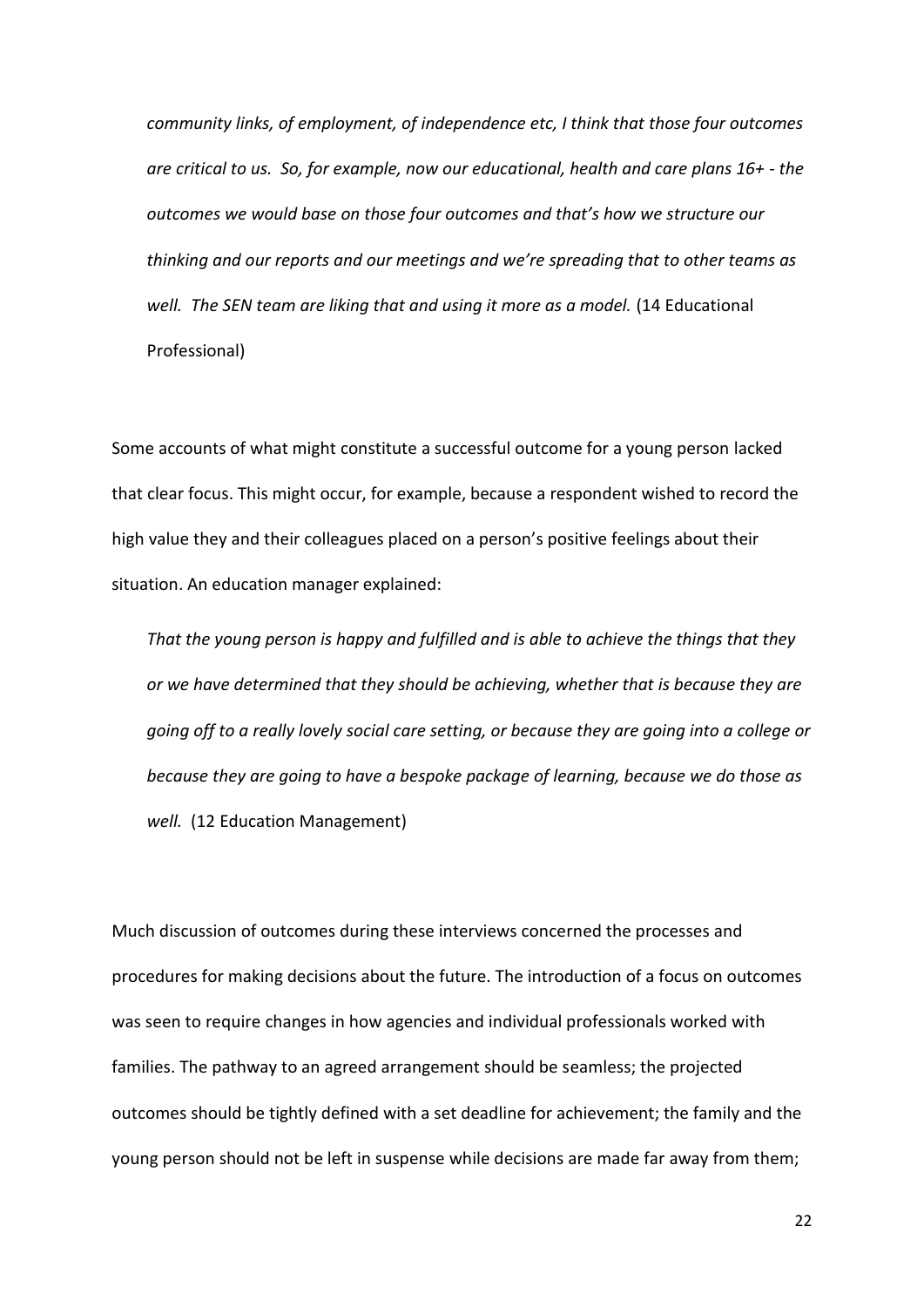parents and professionals should place the young person at the centre of the process of identifying outcomes that they value (which may differ from parent or professional opinion). A social care professional in a county authority argued that:

*…it is about saying to people it's your life, so what would you like to do about this? It's not your mum's life, it's not my life, it's yours. So I think our outcomes are becoming much clearer.* (7 Social Care Professional)

However, merely inviting young people to express their wishes was not seen as sufficient. To articulate outcomes clearly appeared to be very difficult for many staff who had worked within a quite different framework. An education manager said:

*It ('outcome') isn't a difficult concept but it's very, very different to what they have been doing. So that is hard… people need to think about that and how outcomes need to link. There needs to be that thread between the aspirations and the needs and the outcomes. People don't get that. People can be quite dismissive of aspirations and don't think about how they should be linking into the outcomes.* (10 Education Management)

At the same time stakeholders acknowledged a serious tension between the ethical imperative to have a work outcome projected for everyone and the "realistic" recognition that supported employment opportunities are not universally available and that much of the community is not responsive to the needs of young adults with severe SEND.

#### **Discussion**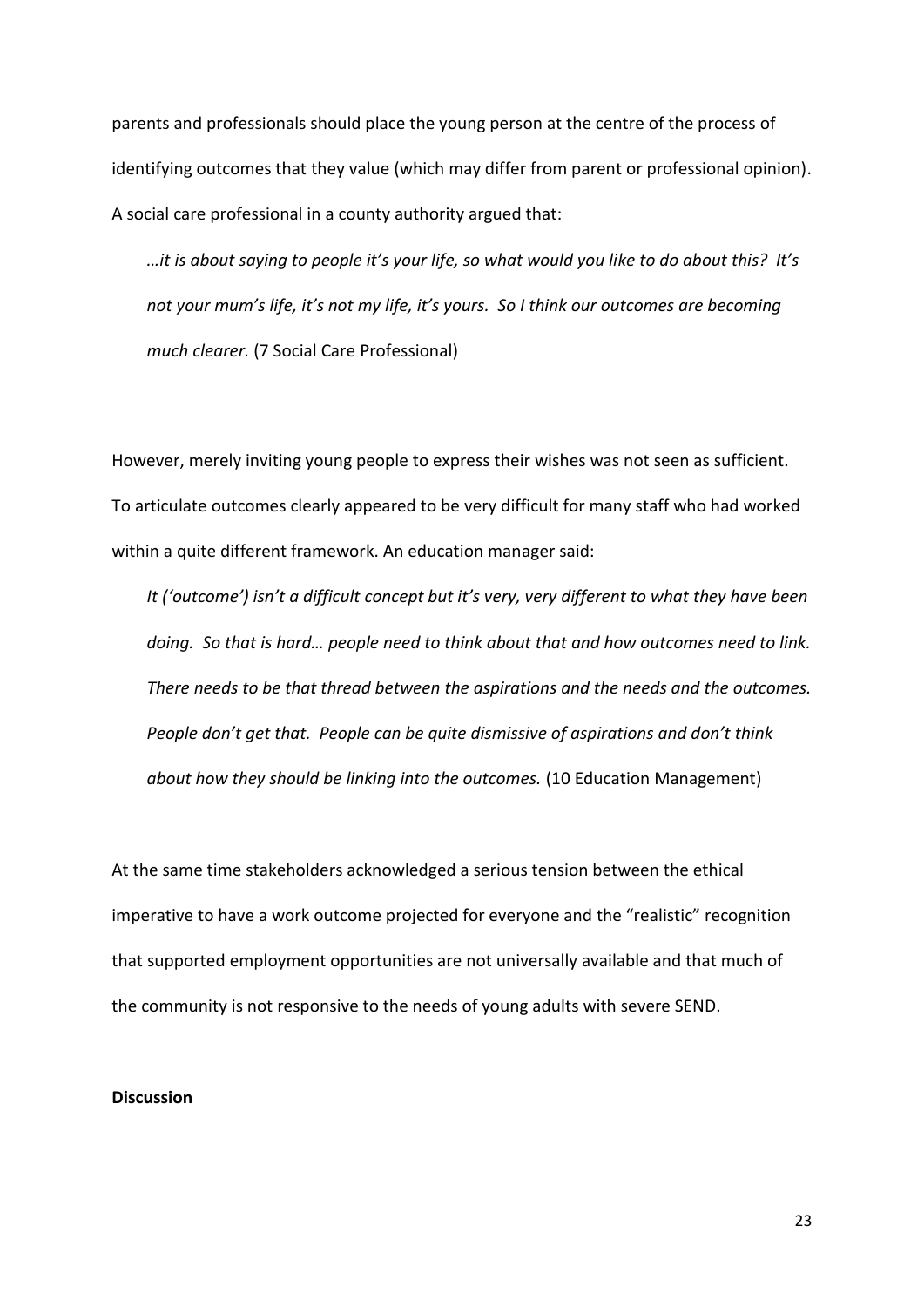We will now review what the participants' accounts indicated about the processes involved in their local implementation of the national reforms. With regard to professional activity, participants voiced a commitment to the principles of the legislation and described local authority efforts to enhance cross-service communication and co-ordinated working practices. These included improving the physical proximity of services through co-location into the same premises, restructuring services and changing lines of accountability. Inevitably these adaptations, although associated with some positive changes, also led to some unintended consequences and tensions. Competing priorities, different referral procedures and practices had all become more exposed with increased contact between professional groups, as had awareness of differences in training, conceptualisations (and use of terminology), roles and responsibilities. These issues are not new. Twenty years earlier, Dessent (1996) described the inter-professional rivalries and the 'border disputes' that can hamper professional collaboration, along with administrative variations and differences in career structure, salary and professional priorities. In addition, Dessent highlighted how inadequate resources (finance, staffing and time) can add pressure and create barriers. The 2014 reforms were implemented at a time when there was a national programme of financial cuts to local authorities. This affected not only the resourcing of the direct services involved but also the commitment of time to planning the required changes. At best the formal cross-agency discussions created a momentum for empowering groups to develop a shared understanding of the different language that was used across the network to describe SEND. At worst, individuals worked in isolation within their historical settings to address new administrative requirements such as the conversion of old "SEN Statement" to new "EHC Plans", losing any sense of commitment to the principles underlying the legislation.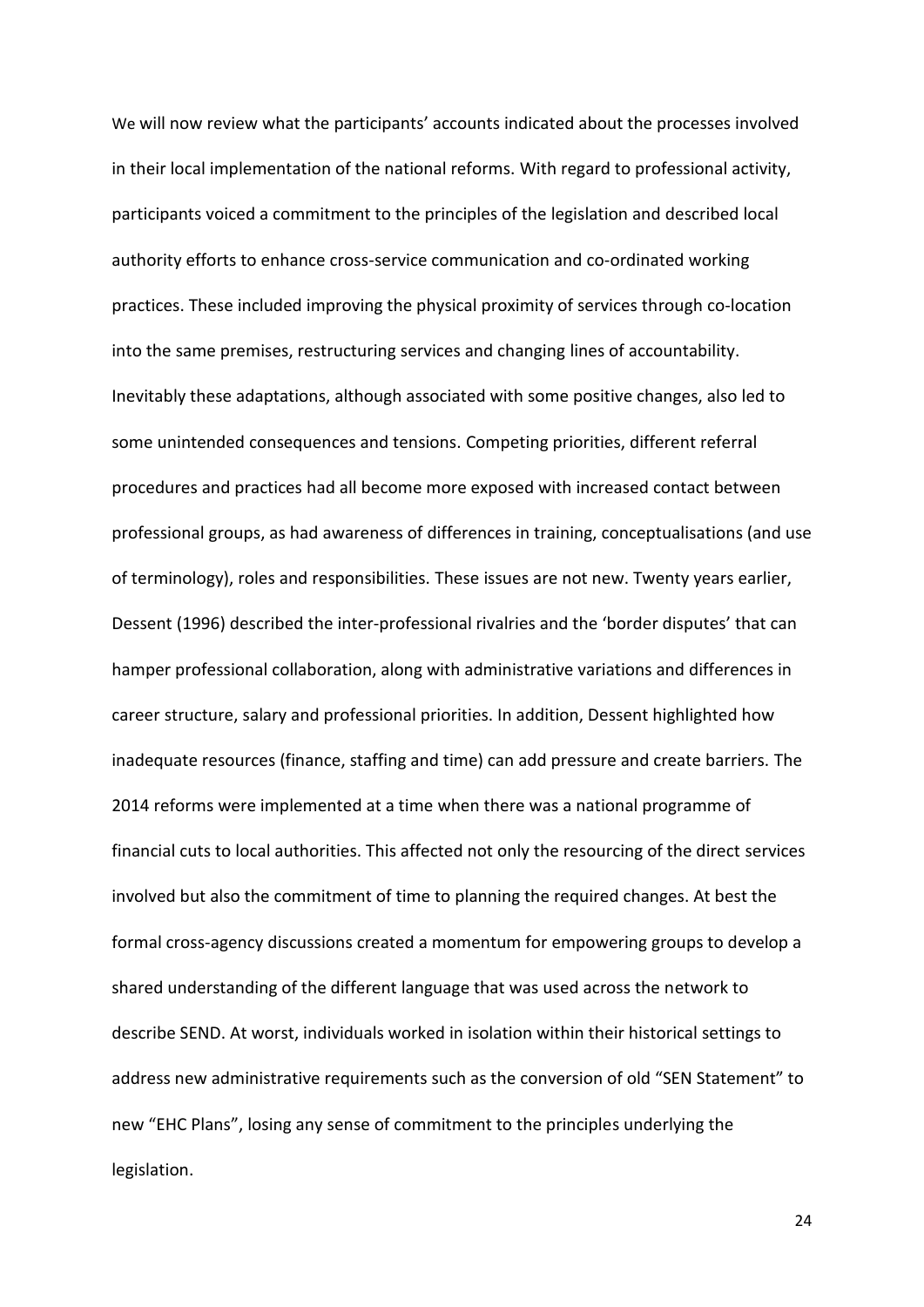A guiding assumption behind the SEND reforms was that "with high aspirations, and the right support, the vast majority of children and young people can go on to achieve successful long-term outcomes in adult life" (CoP para 1.39). In public debate this contrasts with what was seen as a previous preoccupation with needs-related targets (Gorard, Rees & Selwyn, 2002). Participants indicated that a greater emphasis on long-term planning had occurred as a result of the legislation.

The obligation to see young people with SEND through a long transition to the age of 25 had implications at all levels of professional practice for our respondents. Teams that had previously only worked with YP to 19 years of age were now restructured to new teams whose responsibilities extended to age 25. The change required not only a re-thinking of what language should be shared to redefine these boundaries, but also a refocussing on defining developmental needs in ways that were not so age-boundaried. The shift to a wider age range for transition to adulthood did appear to have encouraged some participants to discard past normative assumptions about young people's transition to adulthood (Crafter & Maunder, 2012).

Our study does not provide evidence on the actual practice in the three local authorities studied, but there are indications that some of the key aspirations of the legislation are being realised as respondents talked extensively about placing the young person at the centre of decisions on the transition. There were challenges to this – issues with resources, negotiating young people's wishes or knowing what to do if they do not want to be involved. It was mentioned that respondents were keen for young people to express their wishes but were unsure what to do if they thought their views might lead to problems in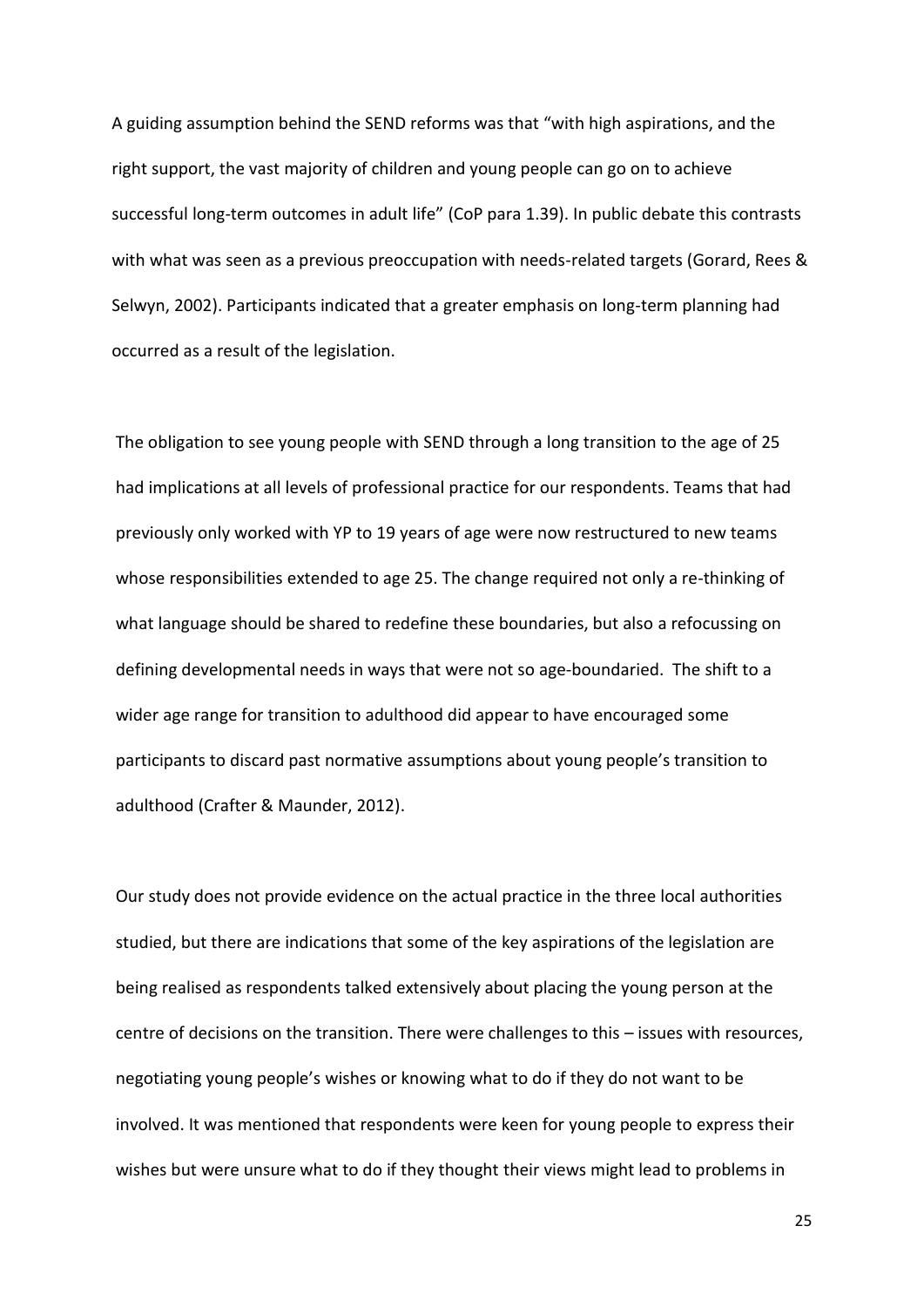the future in a way that they themselves might not understand. When participants talked about parents it was mostly to highlight tensions that had appeared between the young person and the parent such as differing opinions about educational and living arrangements.

This study has indicated that there have been shifts in professional conceptualisations and reported practices with the implementation of the Children and Families Act (2014). Although individual attitudes are highly resistant to change (Carnall, 1990), the challenges brought about by mandated organisational change were associated with reappraisal of beliefs, assumptions and practices and the possibility of longer-term cultural change, in line with other studies (Schneider & Brief, 1996; Silvester & Anderson, 1999). Changes that were reported by participants related to three areas. Firstly, a greater focus on planning for longer-term outcomes (such as independent living and employment) rather than short-term initiatives. Secondly, by extending the scope of the legislation to age 25, the professionals we interviewed had started to move on from considering their clients as children, to viewing them as adults and planning accordingly. Thirdly, the person-centred focus has meant that professional expectations have started to change. It is no longer sufficient to take on the mantle of the 'expert' who makes judgements – person-centred planning means that an effective professional is increasingly seen an individual who can stimulate and interpret what a young person with SEND tells them, then uses this information to focus and plan for their longer-term future. This is reflected in the Communities of Practice framework which recognises that certain views may be privileged over others. Rather than seeing an organisation as an overarching structure with power at the top, it is better to conceptualise the relationships and administration as a constellation connecting across boundaries. In this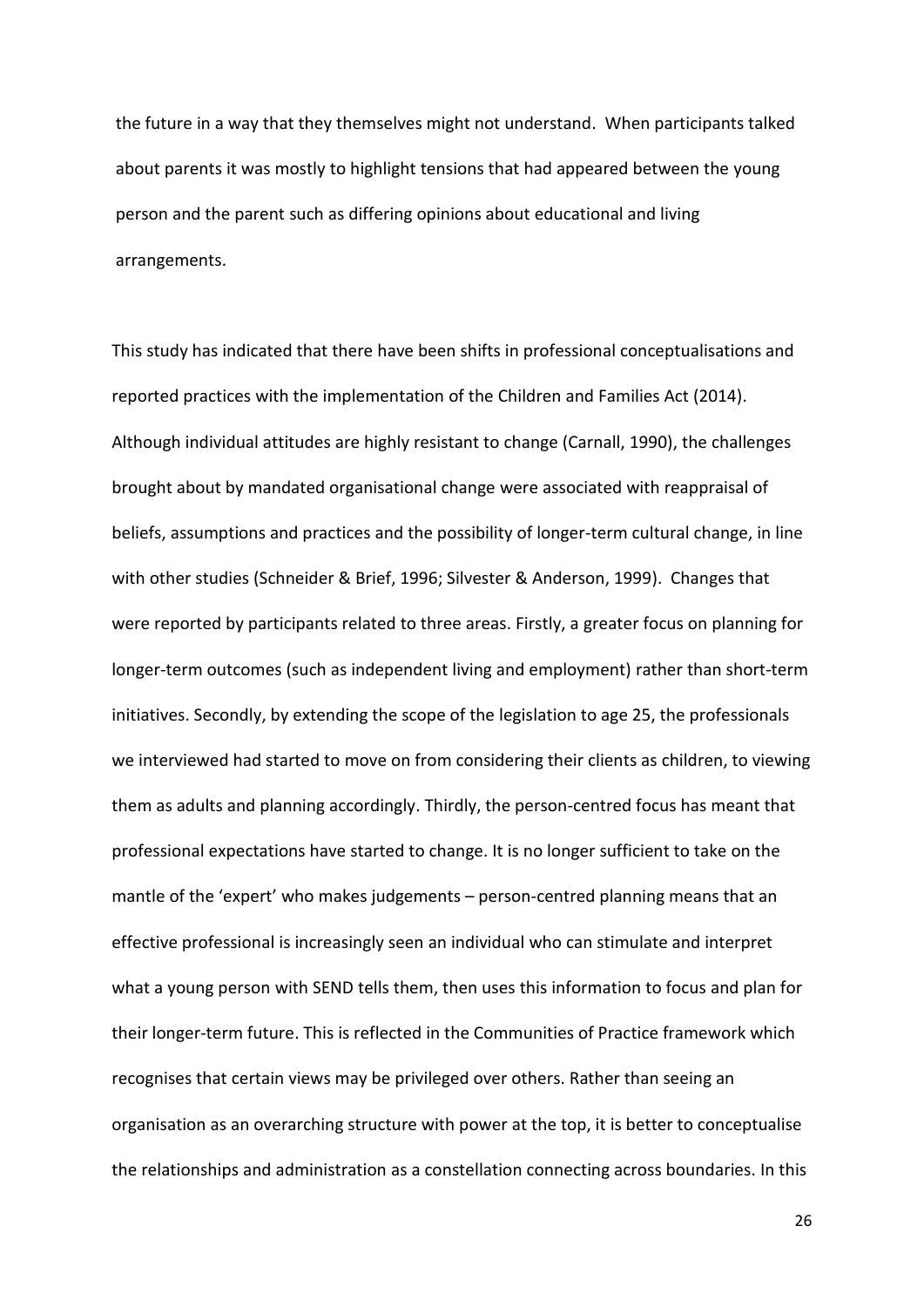instance, the SEND legislation had foreground the voice of the young people but in practice, this meant that the status of professional and parental knowledge could be side-lined, with what some of the participants saw as potential problematic consequences.

The SEND legislation thus required radical shifts in professionals' communities of practice as they engaged in new configurations of inter-professional working teams incorporating new knowledge, practices, skills, language and meanings (Rose & Norwich, 2014; Wenger, 1998). This extended to their sense of professional identity. In the past they might have been seen by others and have seen themselves as providing an authoritative source of informed guidance for clients and their families who were less familiar with the complex world of special needs and special provision than they were. Their professionalism then was, in part, defined by their skill in understanding in depth and in detail the nature of a child's special needs and the most effective way within local resources of meeting them. Following legislative change that resulted in significant change to everyday working practice, a key aspect of their professional skills was to become their ability to learn how their clients saw the situation. In addition, professionals were confronted with a new set of uncertainties because they were required to develop knowledge and skills to work with older young people and emerging adults (or to shift from focusing only on adults to encompassing youth as well). It was necessary to evolve new understandings of how young people with different forms of SEND experience transition to adulthood, whilst simultaneously negotiating the shared tensions and conflicts associated with engaging in inter-professional knowledge exchange (Frost & Robinson, 2007).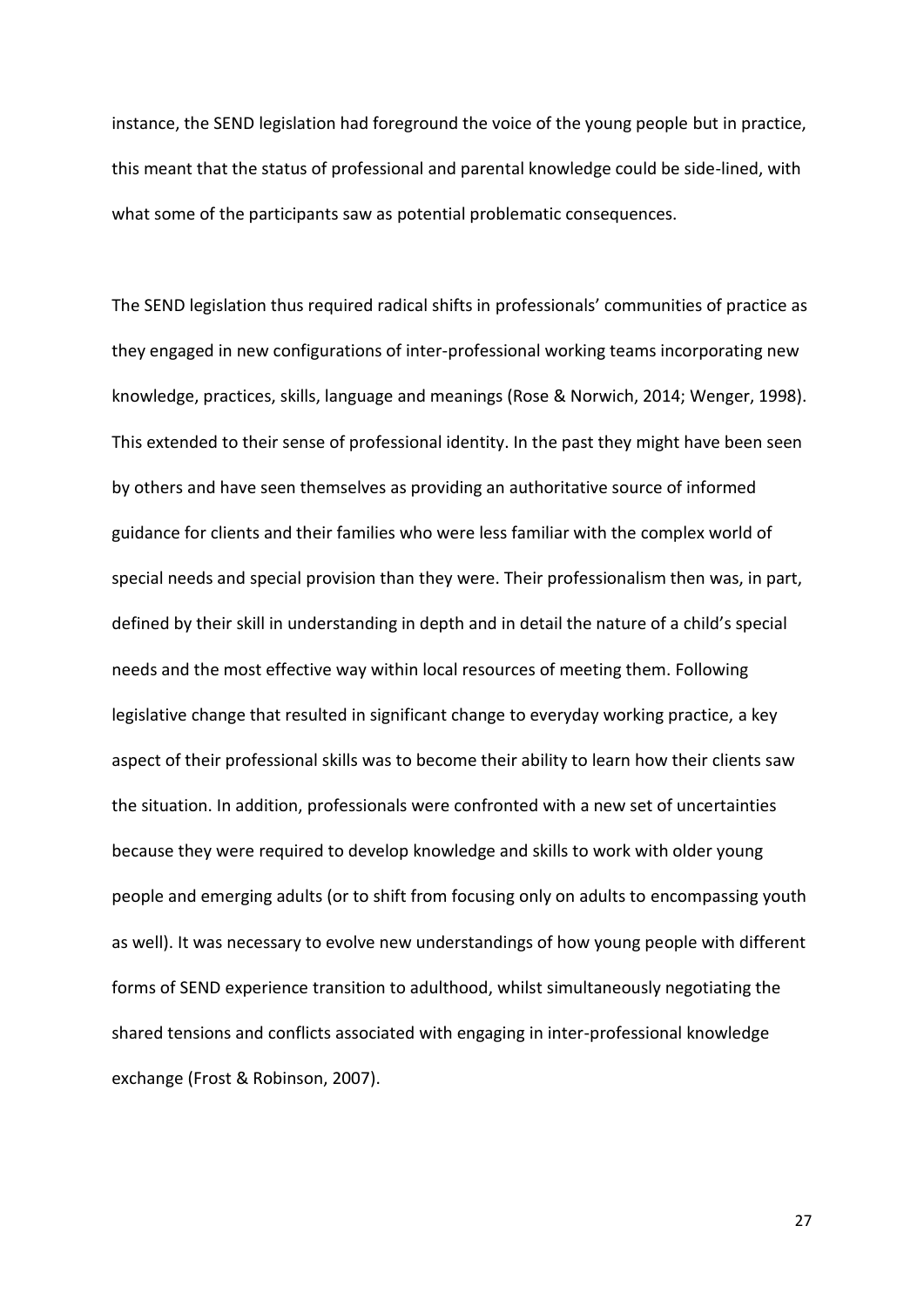The accounts that some of our informants gave of the work of groups in their area indicated that what had begun as a project team with the role of agreeing local procedures developed some of the characteristics of a 'mandated' community of practice as they moved into the implementation stage (Nicolini et al., 2016). Their continuing operation included, as Wenger (1998) envisaged:

- *engagement* (where there is active involvement in meaning making with a degree of mutual confidence, competence, and continuity)
- *imagination* (where individuals develop new insights through reflecting on their and others' experiences of new systems)
- a*lignment* (where there is convergence, a shared vision of aims and methods, and a commitment to common procedures and structures).

However, the local planning and implementation groups were only part of the story. Some informants' accounts of the themes and subthemes in Table 2 focused outside the social learning that took place within their local community of practice. They highlighted aspects of implementation that they saw as the responsibility of central government. Examples included bureaucratic requirements for creating EHC Plans to replace existing SEN Statements and resource constraints that made it impossible for everyone to attend team meetings who needed to be there or to cover the additional work placed upon people as a result of the reconfiguration of services. The inter-professional teams that were established as a consequence of legislative change did not select themselves but were developed out of necessity (Wenger & Snyder, 2000). Therefore, healthcare professionals and managers in our study met with the kinds of resistances to change of cultural norms and structures seen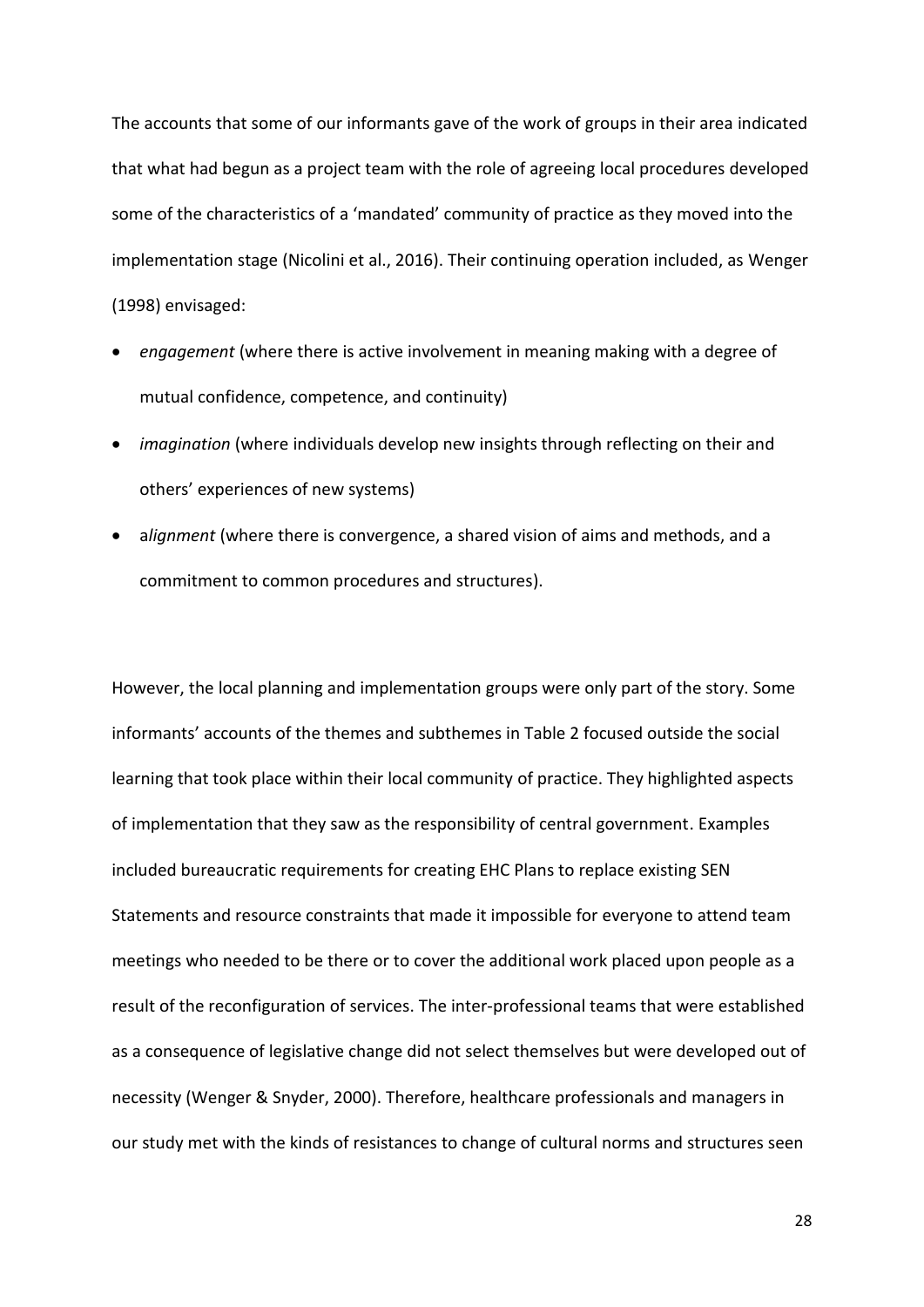in other studies (see Kothari et al., 2015). Equally though, our respondents talked about how the new legislation opened up new possibilities such as changes to the focus on outcomes that addressed young people's needs to live their adult life and new ways of working with young people and their families.

At the time of this study, our respondents were still in the middle of attempting to undertake the changes necessary to fulfil the new legislation requirements. Nonetheless, we were provided with a tentative indication that the changes mandated by government stimulated the establishment of new normative processes and ways of conceptualising client services within communities of practice. In the short-term, some of the activities imposed a bureaucratic burden which participants found to undermine the implementation of the principles behind the legislation of which they approved. A follow-up study would provide insights into how the issues raised here were finally negotiated.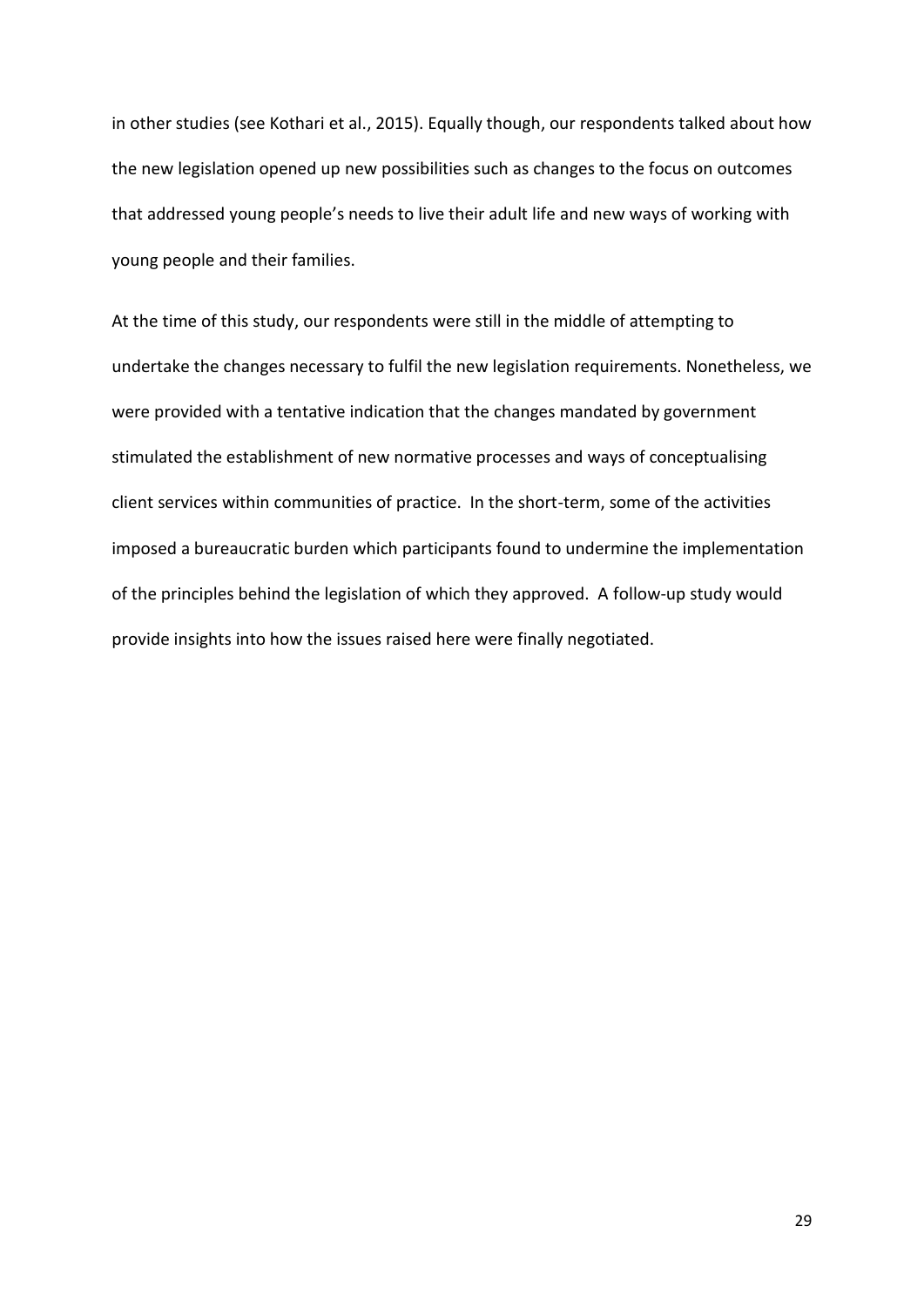## **References**

Braun, V. & Clarke, V. (2013). *Successful Qualitative Research*, Sage Publications.

Department for Education and Department of Health (DfE/DH; 2014). *Special educational needs and disability code of practice: 0 to 25 years.* London: DfE.

Carnall, C.A. (1990). *Managing Change in Organizations*. Hemel Hempstead: Prentice-Hall

Crafter, S., & Maunder, R. (2012). Understanding transitions using a sociocultural framework. *Educational and Child Psychology, 29*(1), 10-18.

Dessent, A. (1996). *Options for partnership between health, education and social services.* Tamworth: NASEN publications

European Agency (2018). *Legislation Updates 2017*. European Agency for Special Needs and Inclusive Education. Accessed on 5/2/19 at: https://www.europeanagency.org/sites/default/files/Legislation%20Updates%202017.pdf

Fife-Schaw, C. (2012). Questionnaire Design. In G.M. Breakwell, J.A. Smith, D.B. Wright (Eds.), *Research Methods in Psychology* (4<sup>th</sup> Edition; pp. 113-140). London: Sage.

Fotaki, M. (2014), Can consumer choice replace trust in the National Health Service in England? Towards developing an affective psychosocial conception of trust in health care. *Sociology of Health and Illness, 36,* 1276–1294.

Frost, N., & Robinson, M. (2007). Joining up children's services: Safeguarding children in multidisciplinary teams. Child Abuse Review, 16, 184–199.

Gorard, S., G. Rees, and N. Selwyn (2002). "The 'Conveyor Belt Effect': A Re-assessment of the Impact of National Targets for Lifelong Learning." *Oxford Review of Education, 28*(1): 75–89.

Henry, A., & Mackenzie, S. (2012). Brokering communities of practice: A model of knowledge exchange and academic-practitioner collaboration developed in the context of community policing. *Police Practice and Research: An International Journal, 13*(4), 315-328.

Kothari, A., Boyko, J. A., Conklin, J., Stolee, P., & Sibbald, S. L. (2015). Communities of practices for supporting health systems change: a missed opportunity. *Heath Research Policy and Systems, 13*, 33. Lamb, B. (2009). *Lamb Inquiry Special Educational Needs and Parental Confidence*. Annesley: DCSF Publications.

Leadbetter, J., Daniels, H., Edwards, A., Martin, D., Middleton, D., Popova, A., Warmington, P., Apostolov, A., & Brown, S. (2007). Professional learning within multi-agency children's services: Researching into practice. *Educational Research, 49*(1), 83-98.

Myklebust, J.O. (2012). The transition to adulthood for vulnerable youth. *Scandinavian Journal of Disability Research, 14*(4), 358-374.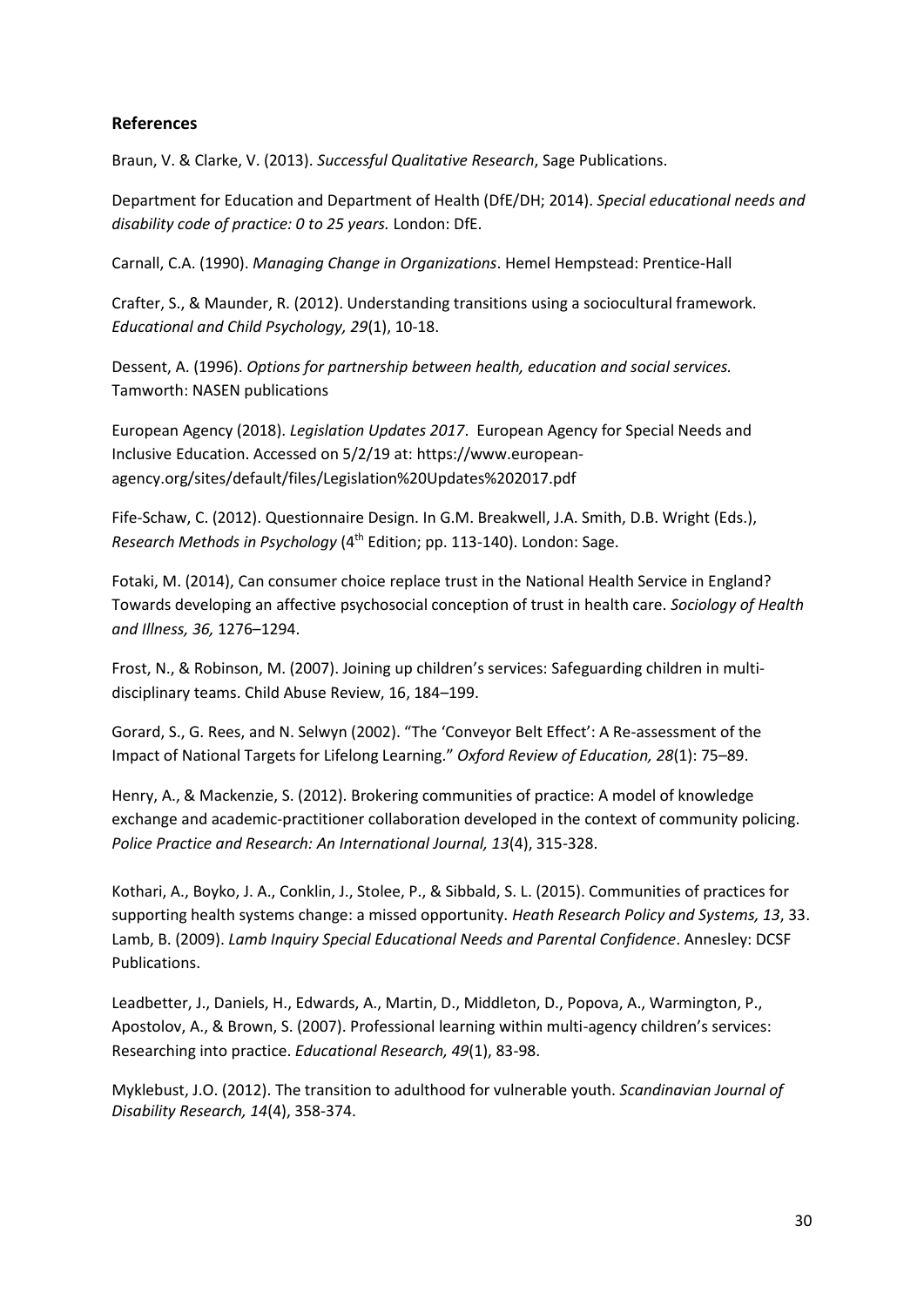Nicolini, D., Scarbrough, H., & Gracheva, J. (2016). Communities of practice and situated learning in health care. In E. Ferlie, K. Montgomery & A. Reff Pedersen (Eds.). The Oxford Handbook of Health Care Management (pp. 255-278). Oxford, Oxford University Press.

Novick, G. (2008). Is There a Bias Against Qualitative Interviews in Qualitative Research? *Research in Nursing & Health, 31,* 391–398.

Osgood, D.W., Foster, E.M. & Courtney, M.E. (2010). Vulnerable Populations and the Transition to Adulthood. *The Future of Children, 20*(1), 209-229.

Pallisera, M., Fullana, J., Puyaltó, C. & Vilà, M. (2016) Changes and challenges in the transition to adulthood: views and experiences of young people with learning disabilities and their families. *European Journal of Special Needs Education, 31*(3), 391-406.

Rose, J., & Norwich, B. (2014). Collective commitment and collective efficacy: A theoretical model for understanding the motivational dynamics of dilemma resolution in inter-professional work. *Cambridge Journal of Education, 44*(1), 59-74.

Schneider, B. and Brief, A. (1996). Creating a climate and culture for sustainable organizational change. *Organizational Dynamics, 24*(7), 7-19.

Silvester, J. and Anderson, N.R. (1999). Organizational culture change. *Journal of Occupational and Organizational Psychology, 72*(1), 1-24.

Stewart, D. (2009). Transition to adult services for young people with disabilities: current evidence to guide future research. *Developmental Medicine & Child Neurology, 51*(4), 169–173. Wenger, E. (1998). Communities of practice. Cambridge: Cambridge University Press.

Wenger, E. & Snyder, W. M. (2000). Communities of practice: The organizational frontier. *Harvard Business Review*, January-Febrauary, 139-145.

Winn, S. & Hay, I. (2009) Transition from school for youths with a disability: issues and challenges. *Disability & Society, 24*(1), 103-115.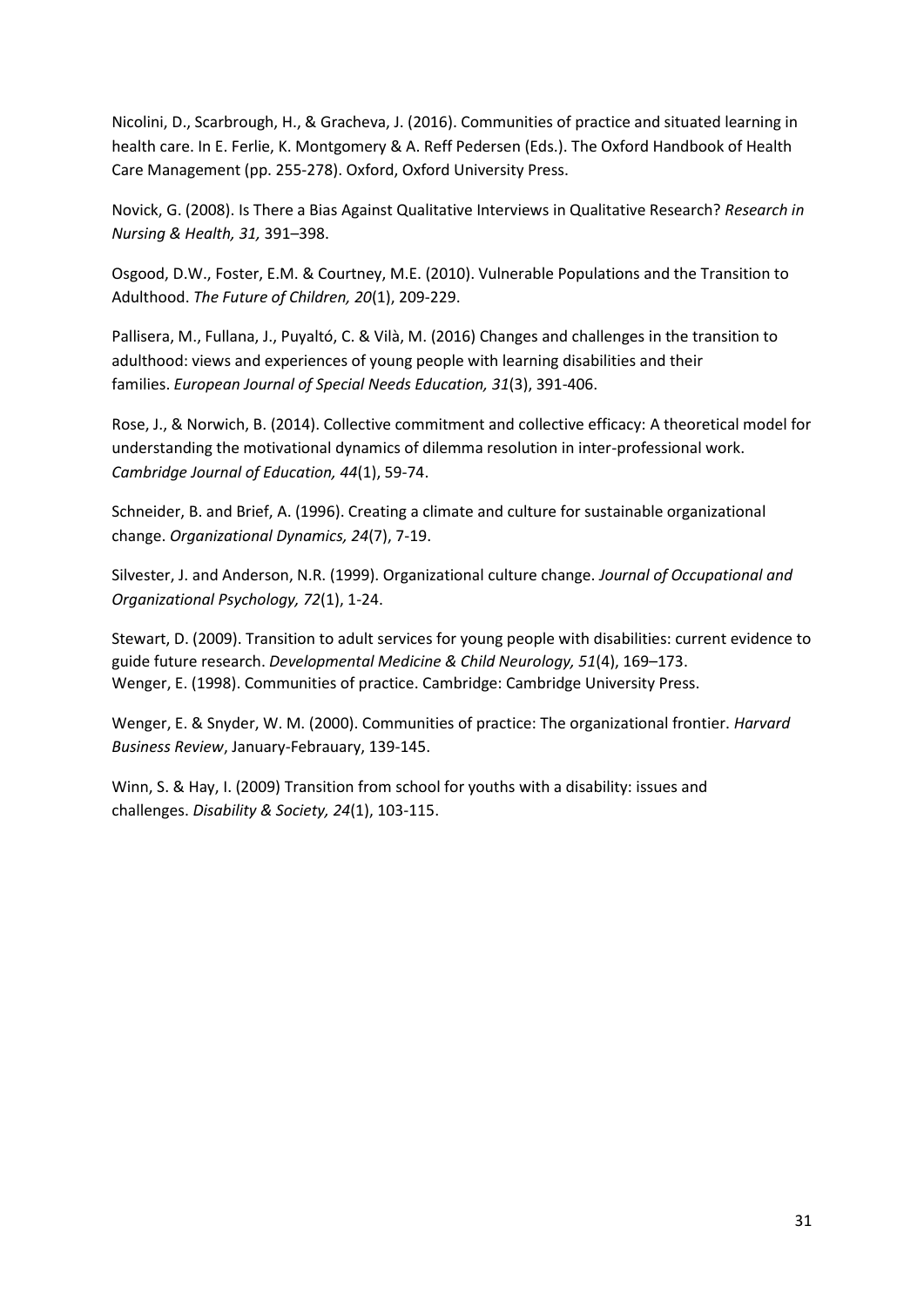# **Table 1. Participants**

| <b>Participants</b>           | <b>Example of Professional Role</b>      |               |
|-------------------------------|------------------------------------------|---------------|
| <b>Education Professional</b> | <b>Educational Psychologist</b>          |               |
|                               | Deputy Head teacher of Special School    |               |
| <b>Education Manager</b>      | Head of Learning Support (College)       | 5             |
|                               | SEND Team Manager                        |               |
| Social Care Professional      | Social worker in Adult Social Care       |               |
|                               | Social worker leading Transitions Team   |               |
| Social Care Manager           | Assistant Director for Disabled Children | $\mathcal{P}$ |
|                               | Team Manager 16-25s with SEND            |               |
| <b>Health Manager</b>         | <b>Health Commissioner</b>               | $\mathcal{P}$ |
| <b>Total Participants</b>     |                                          | 16            |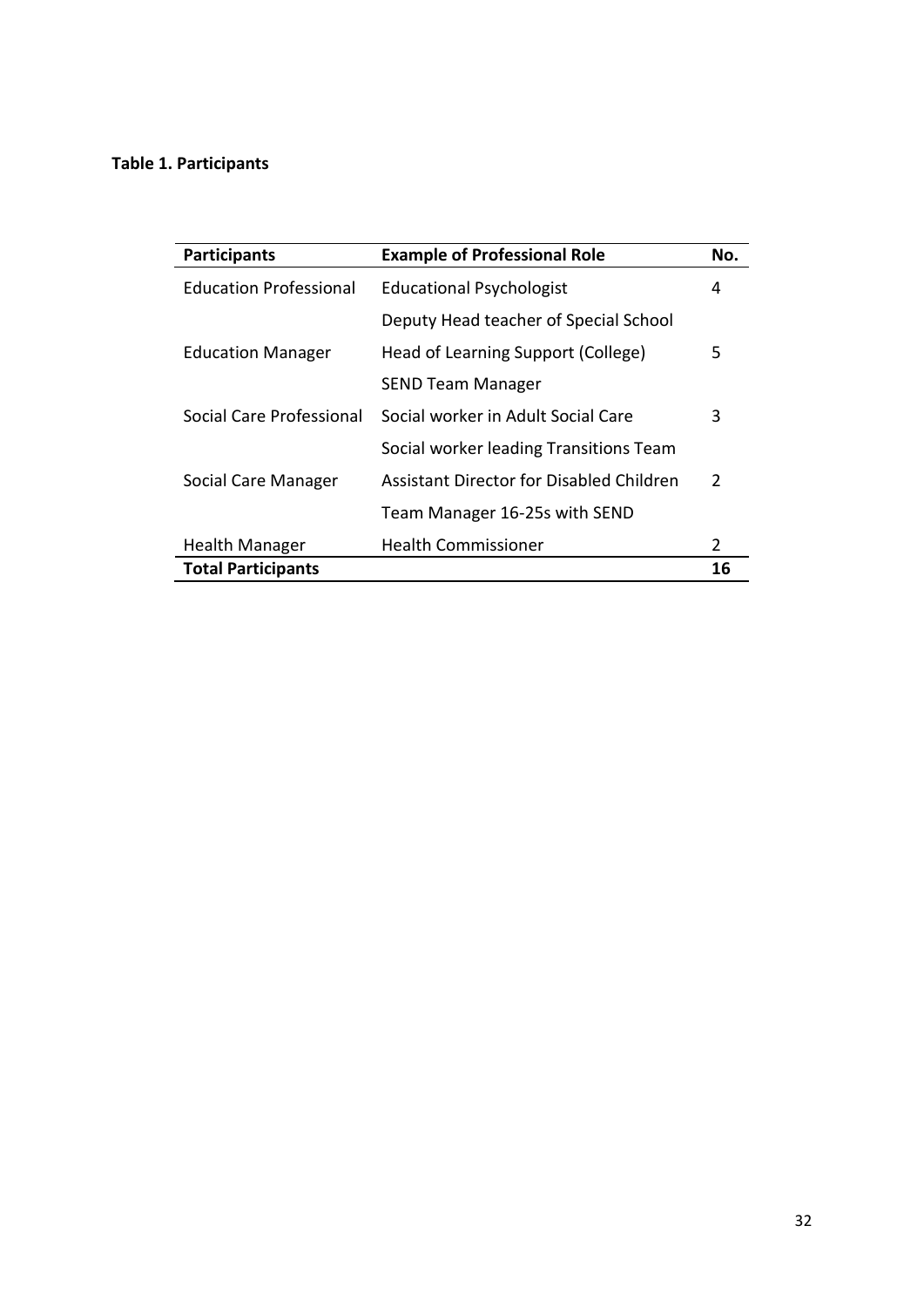## **Table 2. Transition Themes and Subthemes**

| 1. Professional Activity<br>What professionals do                                                                        | 2. Planning and Organisation<br>Supporting the context that enables<br>practice/delivery of service                                                                                                                                                                 | <b>3. Young People and Parents</b><br>Implications of the Act for children, young<br>people and parents | 4.Outcomes<br>Plans for the future                                                                                                                                                                          |
|--------------------------------------------------------------------------------------------------------------------------|---------------------------------------------------------------------------------------------------------------------------------------------------------------------------------------------------------------------------------------------------------------------|---------------------------------------------------------------------------------------------------------|-------------------------------------------------------------------------------------------------------------------------------------------------------------------------------------------------------------|
| Co-ordination across settings: context,<br>systems, services and authorities, integrated<br>commissioning                | Resource demands: getting over initial<br>challenges, resource implications for different<br>departments, staff training, the principle of<br>equity                                                                                                                | <b>Young people:</b> policy implications for young<br>people with SEND                                  | Indicators of successful outcomes: in relation<br>to key aspects of adult life, young peoples'<br>reported positive feelings about their situation,<br>individualised, responsive transition<br>experiences |
| Inter-professional working/relationships:<br>between and about people and relationships<br>within and across local teams | Developing organisational structures and<br>practices to meet requirements of the Act:<br>reorganisation within departments/agencies,<br>developing new provision, inter-departmental<br>collaboration - who pays for what, meetings,<br>developing shared language | <b>Parental voice:</b> professionals managing<br>tensions between the young person and the<br>parent(s) | <b>Practical factors relating to outcomes:</b><br>processes and procedures, provider location,<br>difficulties of implementation                                                                            |
| Report writing, documentation and<br>paperwork: creating EHC plans                                                       |                                                                                                                                                                                                                                                                     | Developmental needs/mental capacity:<br>managing complexity                                             |                                                                                                                                                                                                             |